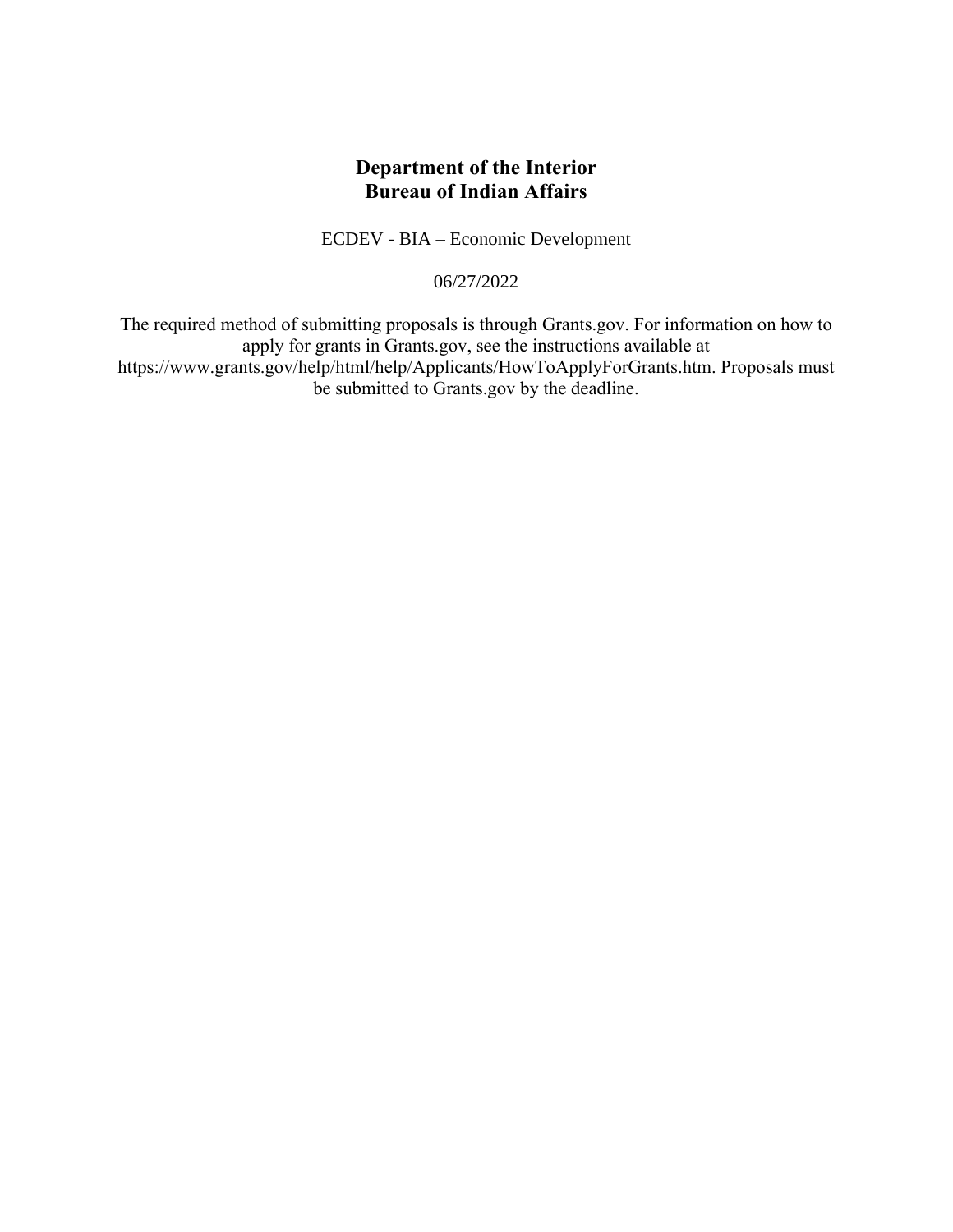# **Table of Contents**

| D3. Unique Entity Identifier and System for Award Management (SAM)10 |  |
|----------------------------------------------------------------------|--|
|                                                                      |  |
|                                                                      |  |
|                                                                      |  |
|                                                                      |  |
|                                                                      |  |
|                                                                      |  |
|                                                                      |  |
|                                                                      |  |
|                                                                      |  |
|                                                                      |  |
|                                                                      |  |
|                                                                      |  |
|                                                                      |  |
|                                                                      |  |
|                                                                      |  |
|                                                                      |  |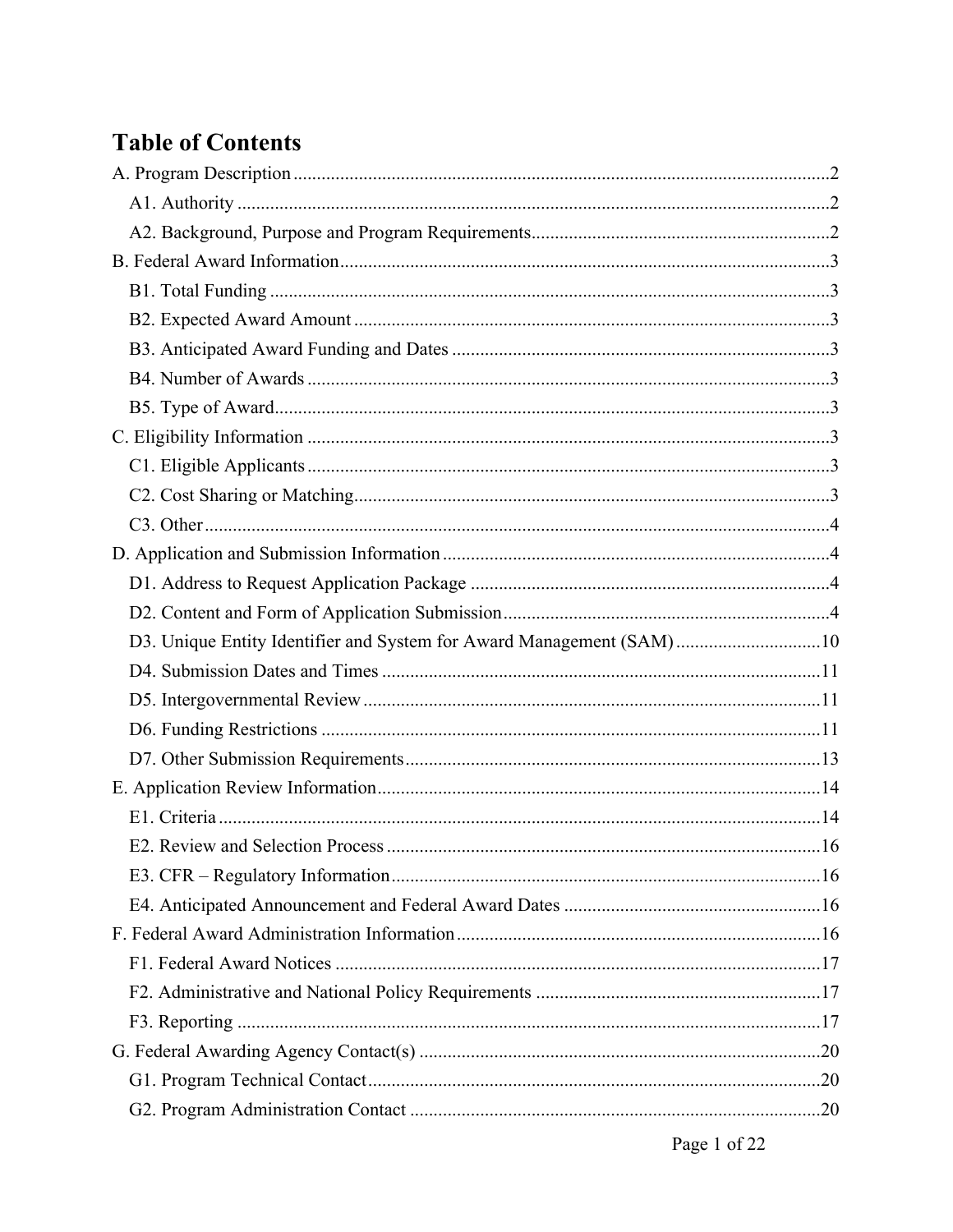### <span id="page-2-0"></span>**A. Program Description**

#### <span id="page-2-1"></span>**A1. Authority**

This is a discretionary grant program authorized under the Snyder Act (25 U.S.C. 13) and the Consolidated Appropriations Act, 2022 (HR 2471-312). The Snyder Act authorizes the BIA to expend such moneys as Congress may appropriate for the benefit, care, and assistance of Indians for the purposes listed in the Act. NABDI grants facilitate two of the purposes listed in the Snyder Act: "General support and civilization, including education" and "industrial assistance and advancement." The Consolidated Appropriations Act 2022 (HR 2471-312) authorizes the BIA "for expenses necessary for the operation of Indian programs, as authorized by law, including the Snyder Act of November 2, 1921 (25 U.S.C. 13)…".

15.133

#### <span id="page-2-2"></span>**A2. Background, Purpose and Program Requirements**

The Office of the Assistant Secretary – Indian Affairs, through OIED, is soliciting proposals from federally recognized Tribes listed as Indian Entities Recognized by and Eligible to Receive Services from the United States Bureau of Indian Affairs at 87 FR 4636 (January 28, 2022) and Tribal Organizations eligible for NABDI grants. Indian Tribes are referred to using the term "Tribe" throughout this notice. Tribal Organization is defined by 25 U.S.C. 5304(l). Consultants may include, but are not limited to universities and colleges, private consulting firms, and nonacademic non-profit entities. The feasibility studies will help facilitate informed decision-making regarding Tribes' economic futures. Feasibility studies may concern the viability of an economic development project or business, or the practicality of a technology, that a Tribe may choose to pursue to explore how a current Tribal business or enterprises could recover and adapt to the challenges resulting from the COVID-19 pandemic. NABDI awards may be used to develop business plans for eligible applicant's goals for economic opportunity and recovery, such as the economic impacts of the COVID-19 pandemic. The OIED administers this program through its Division of Economic Development (DED).

The funding periods and amounts referenced in this solicitation are subject to the availability of non-recurring appropriation funds of the BIA budget at the time of award, as well as the Department of the Interior (DOI) and Indian Affairs priorities at the time of the award. Neither DOI nor Indian Affairs will be held responsible for proposal or application preparation costs. Publication of this solicitation does not obligate DOI or Indian Affairs to award any specific grant or to obligate all or any part of available funds. Future funding is subject to the availability of appropriations and cannot be guaranteed. DOI or Indian Affairs may cancel or withdraw this solicitation at any time.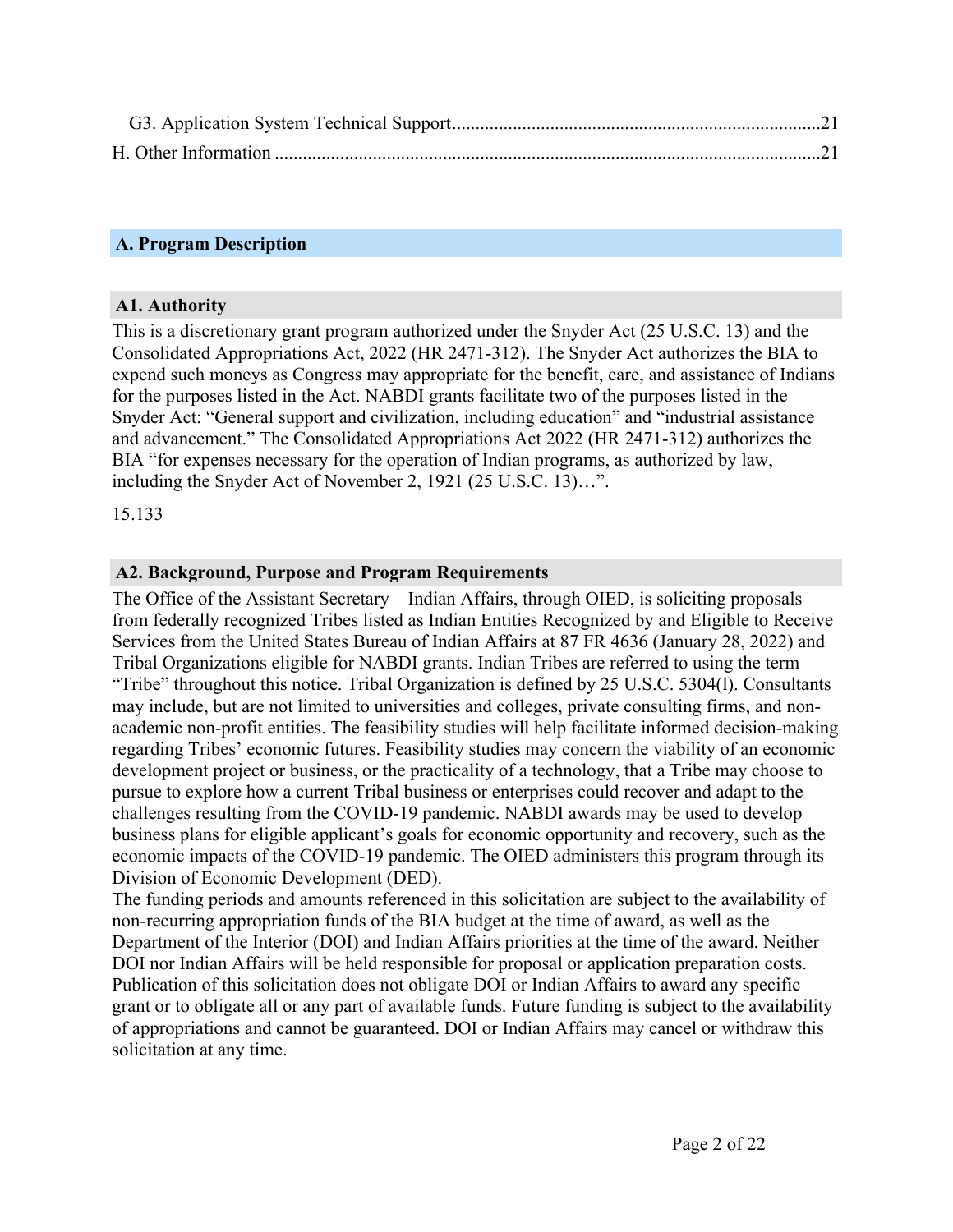#### <span id="page-3-0"></span>**B. Federal Award Information**

#### <span id="page-3-1"></span>**B1. Total Funding**

**Estimated Total Funding**

#### <span id="page-3-2"></span>**B2. Expected Award Amount**

**Maximum Award** \$75,000 **Minimum Award**

\$25,000

#### <span id="page-3-3"></span>**B3. Anticipated Award Funding and Dates**

**Anticipated Award Date** August 01, 2022

#### <span id="page-3-4"></span>**B4. Number of Awards**

**Expected Number of Awards** 30

#### <span id="page-3-5"></span>**B5. Type of Award**

**Funding Instrument Type** G - Grant

#### <span id="page-3-6"></span>**C. Eligibility Information**

#### <span id="page-3-7"></span>**C1. Eligible Applicants**

#### **Eligible Applicants**

07 – Native American tribal governments (Federally recognized)

11 – Native American tribal organizations (other than Federally recognized tribal governments)

#### **Additional Information on Eligibility**

<span id="page-3-8"></span>**C2. Cost Sharing or Matching Cost Sharing / Matching Requirement**

No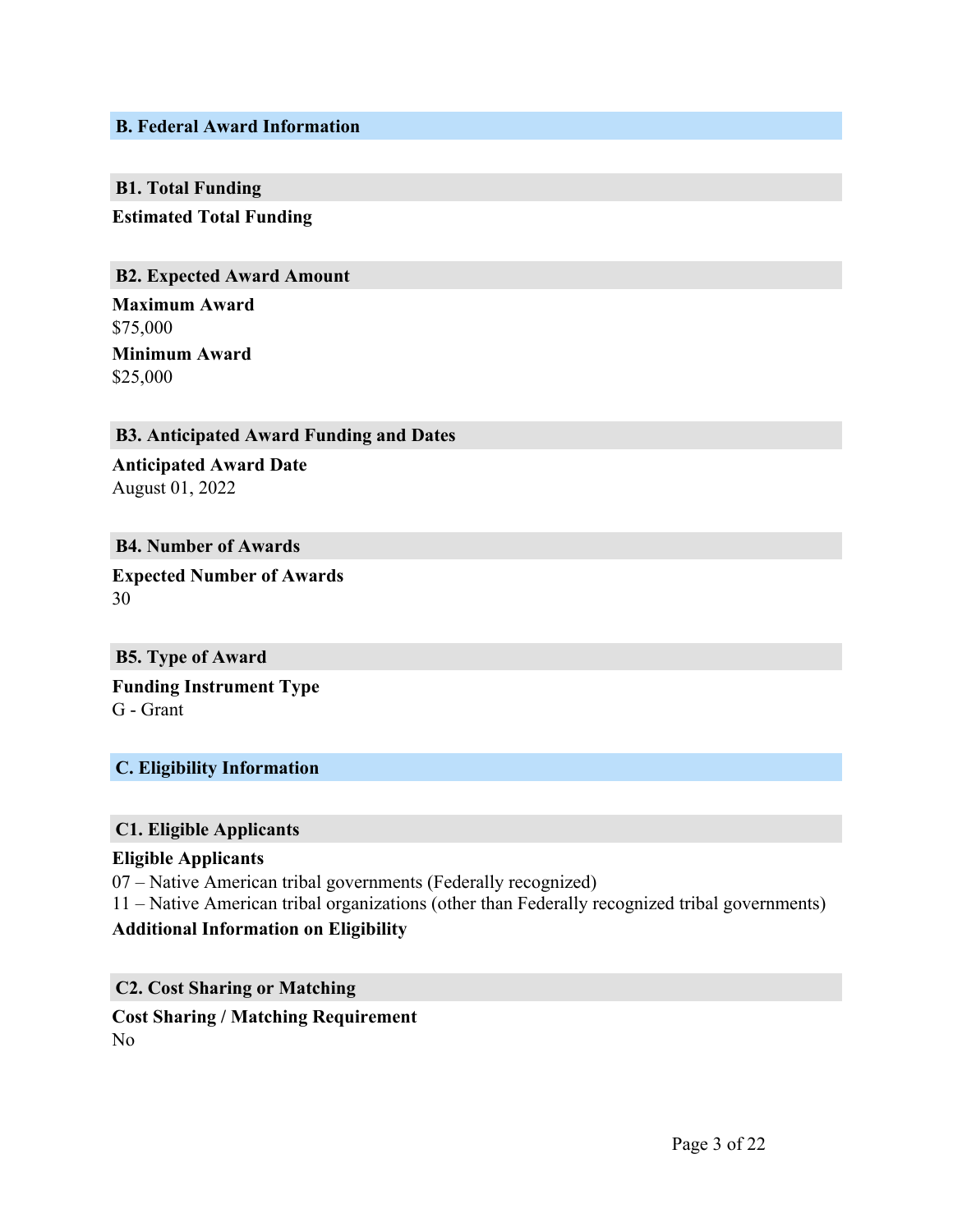#### <span id="page-4-0"></span>**C3. Other**

**Excluded Parties:** BIA conducts a review of the SAM.gov Exclusions database for all applicant entities and their key project personnel prior to award. BIA cannot award funds to entities or their key project personnel identified in the SAM.gov Exclusions database as ineligible, prohibited/restricted or otherwise excluded from receiving Federal contracts, certain subcontracts, and certain Federal assistance and benefits, as their ineligibility condition applies to this Federal program.

#### <span id="page-4-1"></span>**D. Application and Submission Information**

#### <span id="page-4-2"></span>**D1. Address to Request Application Package**

The required method of submitting proposals is through Grants.gov. For information on how to apply for grants in Grants.gov, see the instructions available at https://www.grants.gov/help/html/help/Applicants/HowToApplyForGrants.htm. Proposals must be submitted to Grants.gov by the deadline.

#### <span id="page-4-3"></span>**D2. Content and Form of Application Submission**

#### **1. SF-424, Application for Federal Assistance**

Applicants must submit the appropriate Standard Form (SF)-424, Application for Federal Assistance. Individuals applying as a private citizen (i.e., unrelated to any business or nonprofit organization you may own or operate in your name), must complete the SF-424, Application for Federal Assistance-Individual form. All other applicants must complete the standard SF-424, Application for Federal Assistance. The required application forms are available with this announcement on Grants.gov. The SF-424, Application for Federal Assistance must be complete, signed, and dated. Do not include any proprietary or personally identifiable information. Please note: Enter only the amount requested from this Federal program in the "Federal" funding box on the SF-424 Application form. Include any other Federal sources of funding in the "Other" box and provide details on those Federal source(s) and funding amount(s) in the required Budget Narrative (see the "Budget Narrative" section below).

Please be aware that the SF-424 version must be Version 4. Applicants are required complete the Application for Federal Assistance SF-424.

Please use a descriptive file name that includes tribal name and project description. For example: NABDISF424.Tribalname.Project. The SF-424 form requires the Congressional District number of the applicant, which can be found at https://www.house.gov/reprentatives/find-yourrepresentative.

#### **SF 424B, Assurances for Non-Construction Programs**

#### Not Required

#### **Project Narrative**

**Cover Page**: A Cover Page must be included in the application and contain the following: • Category of Funding for the NABDI application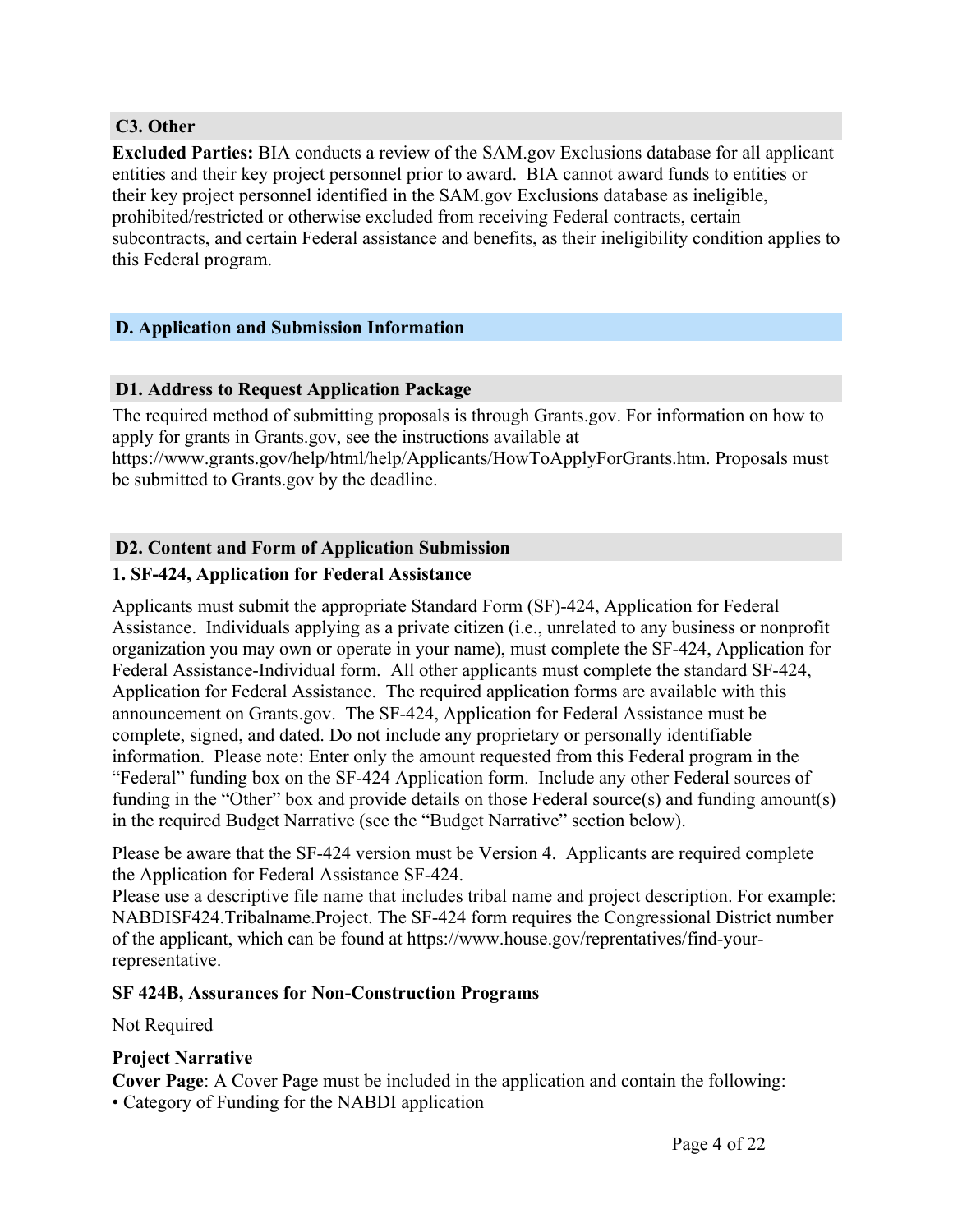- Proposal Title
- Total Amount of funding requested from the Program
- Full and Proper Name of the applicant organization

• Statement confirming the proposed work will have the potential to reach the intended goals and objectives.

• Confirm active registration in SAM, attaching print-out from sam.gov to the cover page. See instructions and registration instructions in Appendix.

• Provide active enrollment in ASAP and your Recipient ID with the BIA. Allow 3-4 weeks to complete all steps of enrollment prior to submission deadline. The organization must be enrolled in ASAP with BIA, current enrollment with other federal agencies is not sufficient. See instructions and registration instructions in Appendix.

• Confirmation of other completed Mandatory Components identified in this section (SF-424, Project Abstract Summary, etc).

• Identification of partnerships such as Tribes, other Tribal Organizations or Entities.

# **Project Narrative and Project Abstract**

The first paragraph of the project narrative must include the title and basic description of the proposed feasibility study or business plan. The Project Narrative must not exceed 15 pages. Supplemental information such as letters of support, graphs, charts, maps, photographs and other graphic and/or other relevant information may be included in an appendix and not counted against the 15-page Project Narrative Limit. At a minimum, it should include:

• A technical description of the project and, if applicable, an explanation of how the proposed study or business plan would benefit the applicant and does not duplicate previous work;

• A description of the project objectives and goals;

• Deliverable products that the consultant is expected to generate, including interim deliverables (such as status reports and technical data to be obtained) and final deliverables (the feasibility study or business plan); and

• Resumes of key consultants and personnel to be retained, if available, and the names of subcontractors, if applicable. This information may be included as an attachment to the application and will not be counted towards the 15-page limitation.

• Please use a descriptive file name that includes tribal name and project description. For example: NABDINarrative.Tribalname.Project

In addition, unless prohibited by tribal procurement procedures, please include a description of the consultant(s) the applicant wishes to retain, including the consultant's contact information, technical expertise, training, qualifications, and suitability to undertake the feasibility study. These documents may be included at the end of the Project Narrative and will not be counted toward the 15-page limitation.

Project Narratives are not judged based on their length. Please do not submit any attachments or documents beyond what is listed above, e.g., Tribal history, unrelated photos and maps.

#### **Attachments [V1.2]**

Utilize the attachments form to include the Tribal resolution issued in the fiscal year of the grant application, authorizing the submission of a NABDI 2022 grant application. It must be signed by authorized Tribal representative(s). The Tribal resolution must also include a description of the feasibility study or business plan to be developed. An application submitted without a Tribal Resolution will be considered incomplete. The attachments form can also be used to include any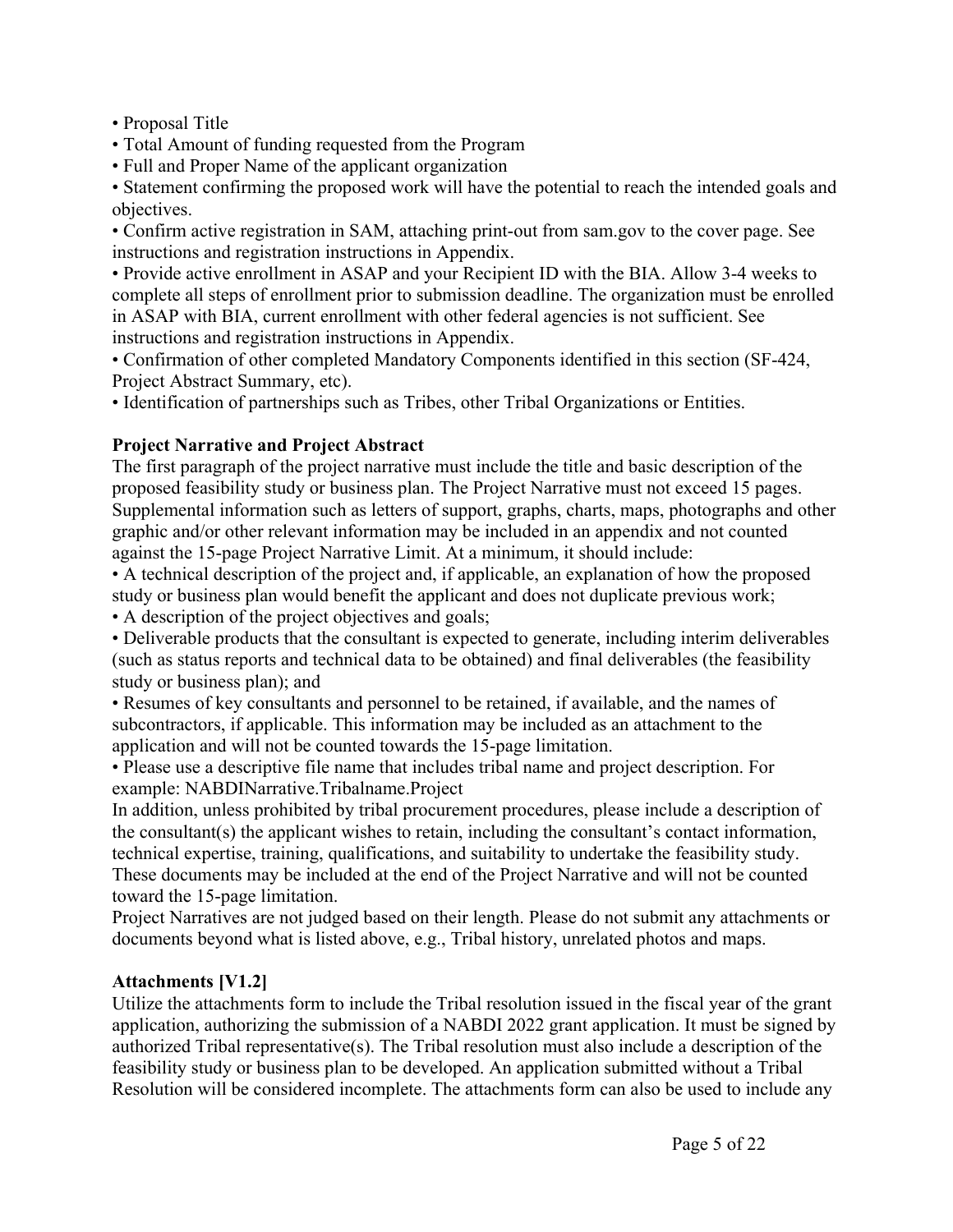other attachments related to the proposal.

Required Grantee Travel and Attendance at a Business Development Annual Grantee Meeting Grantees will be required to have two individuals who work directly on the project attend an inperson annual DOI/OIED-sponsored grantee 3-day meeting in Washington, DC, during the year of the grant award. Applicants must include costs in the budget to cover this requirement. Travel costs must not exceed \$6,000 per person. Applicants should follow their own travel policies to budget for this 3-day meeting. Additional funds for these expenses will not be available once grant is awarded. In the event the meeting is converted to a virtual meeting due to timing or COVID related issues, those funds may be repurposed in the grant.

#### **Special Notes**

Please make sure that the System for Award Management (SAM) number used to apply is active, not expired, with a current Unique Entity Identifier (UEI) number on the SF-424. Please make sure an active Automated Standard Application for Payment (ASAP) number is provided. Applicants must have an ASAP number and be enrolled with the BIA to be eligible. Please list counties where the project is located and congressional district number where the project will be located.

# **Key Contacts**

Applicants must include a critical information page that includes:

• Please use a descriptive file name that includes tribal name and identifies it is the critical information page (CIP). For example: NABDICIP.Tribalname.Project

• Project Manager's contact information including address, email, desk, and cell phone number;

• Please make sure the System for Award Management (SAM) number used to apply is active, not expired, with a current UEI number on the SF-424;

• Please make sure an active Automated Standard Application for Payment (ASAP) number is provided. Applicants must have an ASAP number for the BIA to be eligible;

• Please list the county(ies) where the project is located and congressional district number(s) where the project is located.

# **SF-424A, Budget Information for Non-Construction Programs**

Applicants must submit the appropriate SF-424 Budget Information form and Budget Narrative. For non-construction programs or projects, applicants must complete and submit the SF-424A, "Budget Information for Non-Construction Programs" form. All of the required application forms are available with this announcement on Grants.gov. Federal award recipients and subrecipients are subject to Federal award cost principles in 2 CFR 200.

Applicants are required to utilize the SF-424A for the budget submission. Please use a descriptive file name that includes tribal name and project description. For example: NABDIBudget.Tribalname.Project. The budget must identify the amount of grant funding requested and a comprehensive breakdown of all projected and anticipated expenditures, including contracted personnel fees, consulting fees (hourly or fixed), travel costs, data collection and analysis costs, computer rentals, report generation, drafting, advertising costs for a proposed project and other relevant project expenses, and their subcomponents.

• Travel costs should be itemized by airfare, vehicle rental, lodging, and per diem, based on the current Federal government per diem schedule.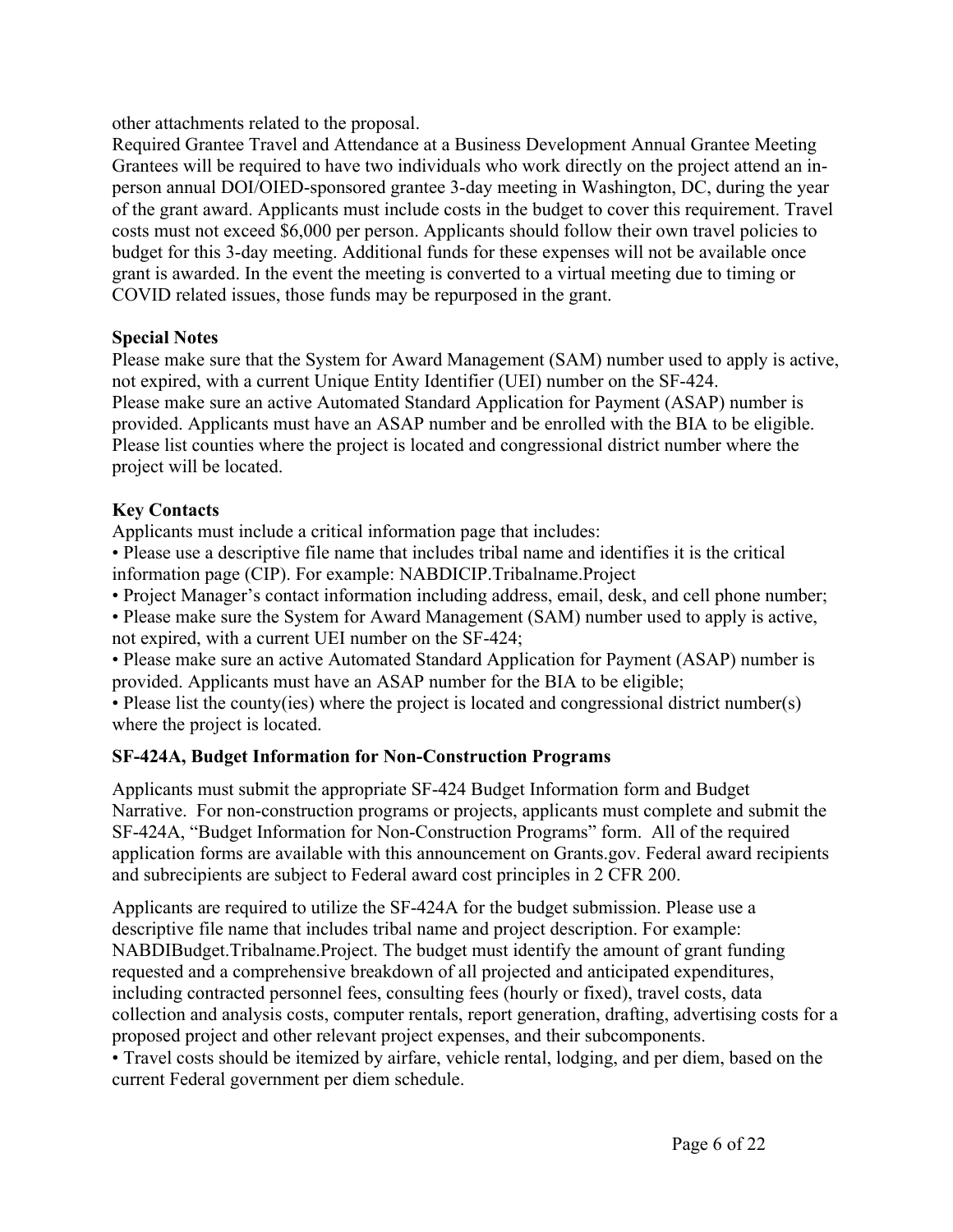• Data collection and analysis costs should be itemized in sufficient detail for the OIED review committee to evaluate the charges.

• Other expenses may include computer rental, report generation, drafting, and advertising costs for a proposed project.

# **SF-424C, Budget Information for Construction Programs**

#### Not Required

#### **Request to Acquire, Improve, or Furnish Real Property**

Not Required

#### **Detailed Budget Narrative**

The project budget shall include detailed information on all cost categories and must clearly identify all estimated project costs. Unit costs shall be provided for all budget items including the cost of work to be provided by contractors or sub-recipients. In addition, applicants shall include a narrative description of the items included in the project budget, including the value of in-kind contributions of goods and services provided to complete the project when cost share is identified to be included (reference section C of this announcement). Cost categories can include, but are not limited to, those costs items included on the SF424A or SF424C.

Applicants are required to utilize the SF-424A for the budget submission. Please use a descriptive file name that includes tribal name and project description. For example: NABDIBudget.Tribalname.Project. The budget must identify the amount of grant funding requested and a comprehensive breakdown of all projected and anticipated expenditures, including contracted personnel fees, consulting fees (hourly or fixed), travel costs, data collection and analysis costs, computer rentals, report generation, drafting, advertising costs for a proposed project and other relevant project expenses, and their subcomponents.

• Travel costs should be itemized by airfare, vehicle rental, lodging, and per diem, based on the current Federal government per diem schedule.

• Data collection and analysis costs should be itemized in sufficient detail for the OIED review committee to evaluate the charges.

• Other expenses may include computer rental, report generation, drafting, and advertising costs for a proposed project.

#### **Attachments [V1.2]**

Utilize the attachments form to include the Tribal resolution issued in the fiscal year of the grant application, authorizing the submission of a NABDI 2022 grant application. It must be signed by authorized Tribal representative(s). The Tribal resolution must also include a description of the feasibility study or business plan to be developed. An application submitted without a Tribal Resolution will be considered incomplete. The attachments form can also be used to include any other attachments related to the proposal.

Required Grantee Travel and Attendance at a Business Development Annual Grantee Meeting Grantees will be required to have two individuals who work directly on the project attend an inperson annual DOI/OIED-sponsored grantee 3-day meeting in Washington, DC, during the year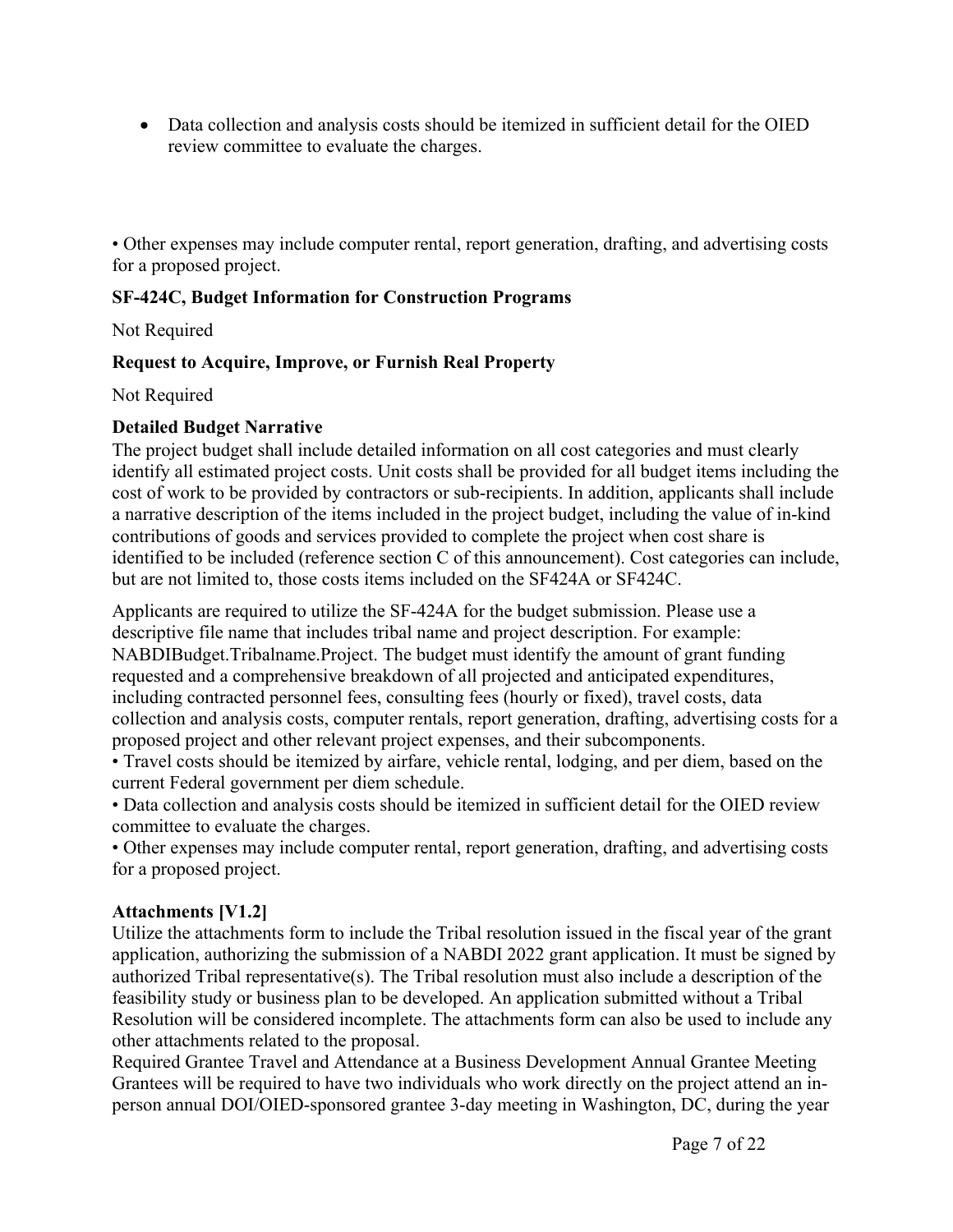of the grant award. Applicants must include costs in the budget to cover this requirement. Travel costs must not exceed \$6,000 per person. Applicants should follow their own travel policies to budget for this 3-day meeting. Additional funds for these expenses will not be available once grant is awarded. In the event the meeting is converted to a virtual meeting due to timing or COVID related issues, those funds may be repurposed in the grant.

#### **Special Notes**

Please make sure that the System for Award Management (SAM) number used to apply is active, not expired, with a current Unique Entity Identifier (UEI) number on the SF-424. Please make sure an active Automated Standard Application for Payment (ASAP) number is provided. Applicants must have an ASAP number and be enrolled with the BIA to be eligible. Please list counties where the project is located and congressional district number where the project will be located.

# **Key Contacts**

Applicants must include a critical information page that includes:

• Please use a descriptive file name that includes tribal name and identifies it is the critical information page (CIP). For example: NABDICIP.Tribalname.Project

- Project Manager's contact information including address, email, desk, and cell phone number;
- Please make sure the System for Award Management (SAM) number used to apply is active, not expired, with a current UEI number on the SF-424;

• Please make sure an active Automated Standard Application for Payment (ASAP) number is provided. Applicants must have an ASAP number for the BIA to be eligible;

• Please list the county(ies) where the project is located and congressional district number(s) where the project is located.

# **Conflict of Interest Disclosure**

Per the Financial Assistance Interior Regulation (FAIR), 2 CFR [§1402.112](https://www.ecfr.gov/cgi-bin/text-idx?SID=1bfd0da1190f850482e94794cca23a5d&mc=true&node=20190830y1.1), applicants must state in their application if any actual or potential conflict of interest exists at the time of submission.

(a) *Applicability*.

(1) This section intends to ensure that non-Federal entities and their employees take appropriate steps to avoid conflicts of interest in their responsibilities under or with respect to Federal financial assistance agreements.

(2) In the procurement of supplies, equipment, construction, and services by recipients and by subrecipients, the conflict of interest provisions in 2 CFR 200.318 apply.

# (b) *Notification*.

(1) Non-Federal entities, including applicants for financial assistance awards, must disclose in writing any conflict of interest to the DOI awarding agency or pass-through entity in accordance with 2 CFR 200.112.

(2) Recipients must establish internal controls that include, at a minimum, procedures to identify, disclose, and mitigate or eliminate identified conflicts of interest. The recipient is responsible for notifying the Financial Assistance Officer in writing of any conflicts of interest that may arise during the life of the award, including those that have been reported by subrecipients.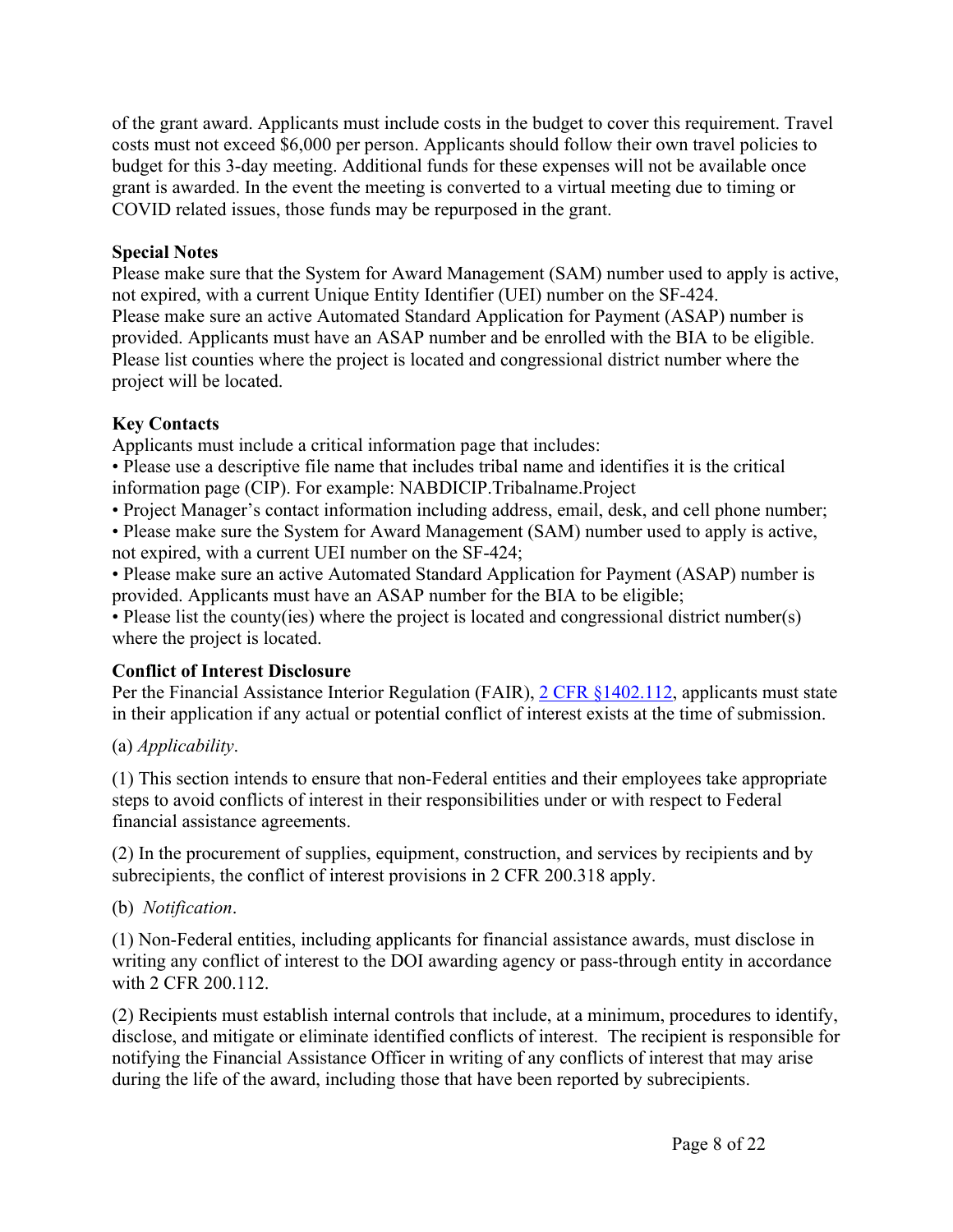(c) *Restrictions on lobbying*. Non-Federal entities are strictly prohibited from using funds under a grant or cooperative agreement for lobbying activities and must provide the required certifications and disclosures pursuant to 43 CFR part 18 and 31 U.S.C. 1352.

(d) *Review procedures*. The Financial Assistance Officer will examine each conflict of interest disclosure on the basis of its particular facts and the nature of the proposed grant or cooperative agreement, and will determine whether a significant potential conflict exists and, if it does, develop an appropriate means for resolving it.

(e) Enforcement. Failure to resolve conflicts of interest in a manner that satisfies the government may be cause for termination of the award. Failure to make required disclosures may result in any of the remedies described in 2 CFR 200.338, Remedies for noncompliance, including suspension or debarment (see also 2 CFR part 180).

# **Single Audit Reporting Statement**

All U.S. states, local governments, federally recognized Indian tribal governments, and nonprofit organizations expending \$750,000 USD or more in Federal award funds in the applicant's fiscal year must submit a Single Audit report for that year through the [Federal](https://harvester.census.gov/facides/Account/Login.aspx) Audit [Clearinghouse's](https://harvester.census.gov/facides/Account/Login.aspx) Internet Data Entry System. U.S. state, local government, federally recognized Indian tribal government, and non-profit applicants must state if your organization was or was not required to submit a Single Audit report for the most recently closed fiscal year. If your organization was required to submit a Single Audit report for the most recently closed fiscal year, provide the EIN associated with that report and state if it is available through the [Federal](https://harvester.census.gov/facdissem/Main.aspx) Audit [Clearinghouse](https://harvester.census.gov/facdissem/Main.aspx) website.

# **Certification Regarding Lobbying**

Applicants requesting more than \$100,000 in Federal funding must certify to the statements in [43](http://www.ecfr.gov/cgi-bin/text-idx?SID=683823273fc0da6a1060883eda593fb8&mc=true&node=pt43.1.18&rgn=div5) CFR Part 18, Appendix [A-Certification](http://www.ecfr.gov/cgi-bin/text-idx?SID=683823273fc0da6a1060883eda593fb8&mc=true&node=pt43.1.18&rgn=div5) Regarding Lobbying. If this application requests more than \$100,000 in Federal funds, the Authorized Official's signature on the appropriate SF-424, Application for Federal Assistance form also represents the entity's certification of the statements in 43 CFR Part 18, Appendix A.

# **Disclosure of Lobbying Activities**

Applicants and recipients must not use any federally appropriated funds (annually appropriated or continuing appropriations) or matching funds under a Federal award to pay any person for lobbying in connection with the award. Lobbying is influencing or attempting to influence an officer or employee of any U.S. agency, a Member of the U.S. Congress, an officer or employee of the U.S. Congress, or an employee of a Member of the U.S. Congress connection with the award. Applicants and recipients must complete and submit the SF-LLL, ["Disclosure](https://www.grants.gov/web/grants/forms/post-award-reporting-forms.html) of Lobbying [Activities"](https://www.grants.gov/web/grants/forms/post-award-reporting-forms.html) form if the Federal share of the proposal or award is more than \$100,000 and the applicant or recipient has made or has agreed to make any payment using nonappropriated funds for lobbying in connection with the application or award. The SF-LLL form is available with this Funding Opportunity on Grants.gov. See 43 CFR, Subpart 18.100 and 31 USC 1352 for more information on when additional submission of this form is required.

# **Overlap or Duplication of Effort Statement**

Applicants must provide a statement indicating if there is any overlap between this Federal application and any other Federal application, or funded project, in regards to activities, costs, or time commitment of key personnel. If no such overlap or duplication exists, state, "There are no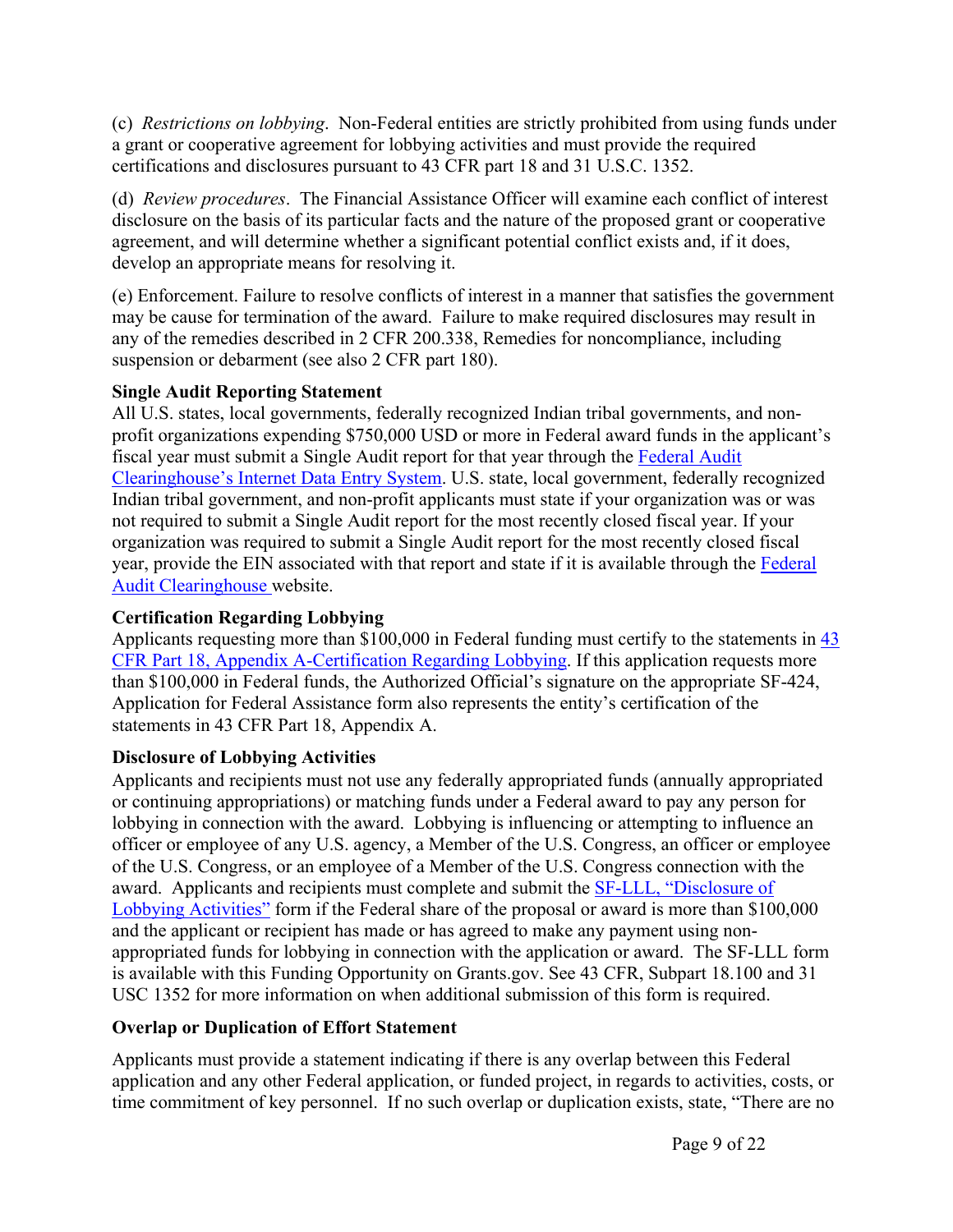overlaps or duplication between this application and any of our other Federal applications or funded projects, including in regards to activities, costs, or time commitment of key personnel". If any such overlap exists, provide a complete description of overlaps or duplications between this proposal and any other federally funded project or application in regards to activities, costs, and time commitment of key personnel, as applicable. Provide a copy of any overlapping or duplicative proposal submitted to any other potential funding entity and identify when that proposal was submitted, to whom (entity name and program), and when you anticipate being notified of their funding decision. The statement and the description of overlap or duplication, when applicable, may be provided within the proposal or as a separate attachment to the application. If at any time a proposal is awarded funds that would be overlapping or duplicative of the funding requested from BIA, the applicant must immediately notify the BIA point of contact. Any overlap or duplication of funding between the proposed project and other active or anticipated projects may impact selection and/or funding amount.

# <span id="page-10-0"></span>**D3. Unique Entity Identifier and System for Award Management (SAM)**

**Identifier and System for Award Management (SAM.gov) Registration:** This requirement does not apply to individuals applying for funds as an individual (i.e., unrelated to any business or nonprofit organization you may own, operate, or work within), or any entity with an exception to bypass SAM.gov registration with prior approval from the funding bureau or office in accordance with bureau or office policy. All other applicants are required to register in SAM.gov prior to submitting a Federal award application and obtain a Unique Entity [Identifier](https://www.gsa.gov/about-us/organization/federal-acquisition-service/office-of-systems-management/integrated-award-environment-iae/iae-systems-information-kit/unique-entity-identifier-update) (UEI) which replaces the Data Universal Numbering System (DUNS) number from Dun & Bradstreet in April 2022. A Federal award may not be made to an applicant that has not completed the SAM.gov registration. If an applicant selected for funding has not completed their SAM.gov registration by the time the program is ready to make an award, the program may determine the applicant is not qualified to receive an award. Federal award recipients must also continue to maintain an active SAM.gov registration with current information through the life of their Federal award(s).

#### **Register with the System for Award Management (SAM)**

Applicants can register on the [SAM.gov](http://www.sam.gov) website. The "Help" tab on the website contains User Guides and other information to assist you with registration. The Grants.gov "[Register](https://www.grants.gov/help/html/help/Register/RegisterWithSAM.htm) with [SAM](https://www.grants.gov/help/html/help/Register/RegisterWithSAM.htm)" page also provides detailed instructions. Applicants can contact the supporting Federal Service Desk for help registering in SAM. Once registered in SAM, entities will be assigned a Unique Entity Identifier (UEI). Entities must renew and revalidate their SAM registration at least once every 12 months from the date previously registered. Entities are strongly encouraged to revalidate their registration as often as needed to ensure their information is up to date and reflects changes that may have been made to the entity's IRS information. There is no cost to register with SAM.gov. There are third-party vendors who will charge a fee in exchange for registering entities with SAM.gov; please be aware you can register and request help for free. If applicable, foreign entities who want to receive payment directly to a U.S. bank account must enter and maintain valid, current banking information in SAM.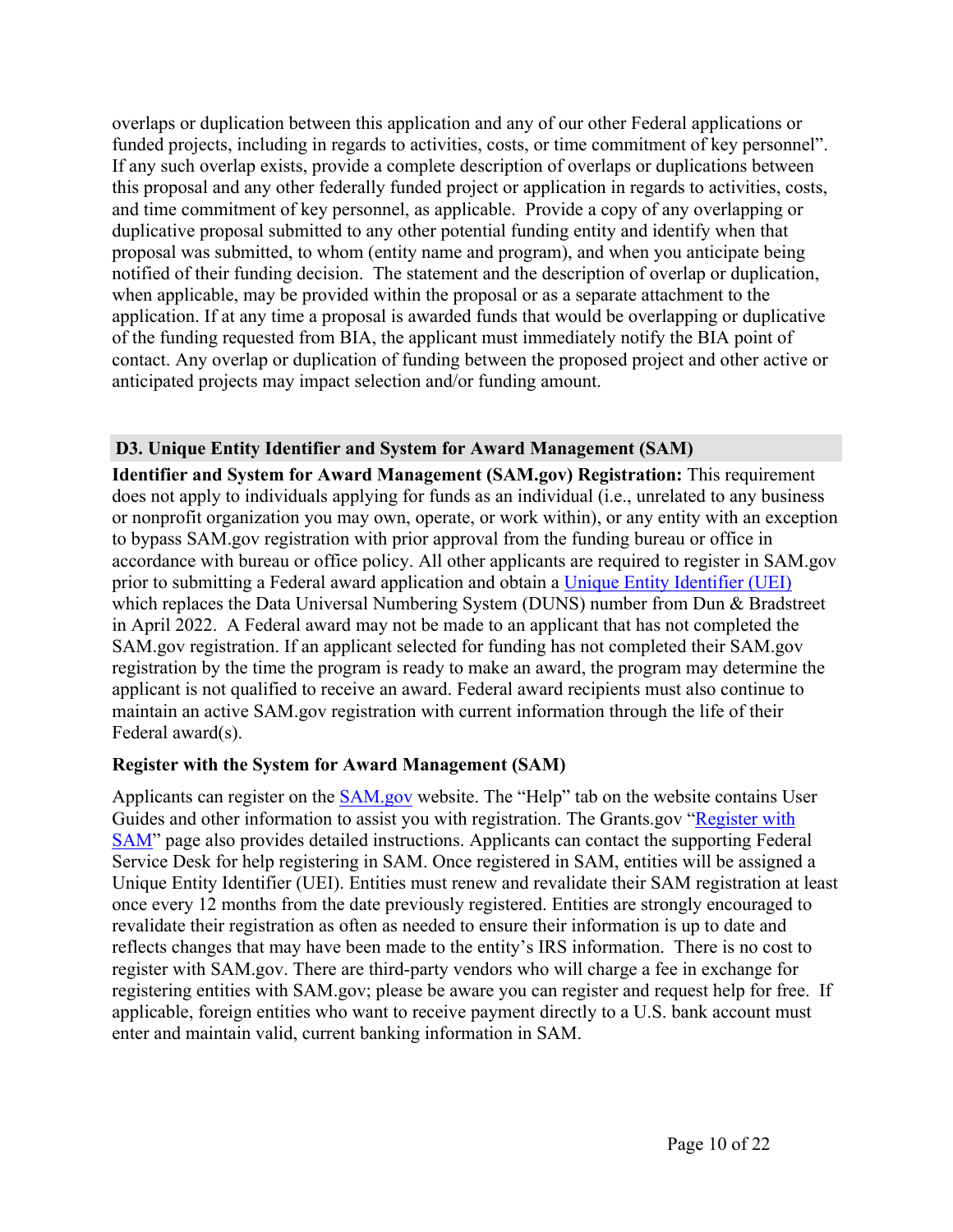#### <span id="page-11-0"></span>**D4. Submission Dates and Times**

# **Due Date for Applications**

06/27/2022

#### **Application Due Date Explanation**

Electronically submitted applications must be submitted no later than 5:00 p.m., EST, on the listed application due date.

#### **Addresses**

The required method of submitting proposals is through Grants.gov. For information on how to apply for grants in Grants.gov, see the instructions available at https://www.grants.gov/help/html/help/Applicants/HowToApplyForGrants.htm. Proposals must be submitted to Grants.gov by the deadline.

#### **For Further Information Contact**

#### <span id="page-11-1"></span>**D5. Intergovernmental Review**

Prior to application submission, U.S. state and local government applicants should visit the [OMB](https://www.whitehouse.gov/omb/management/office-federal-financial-management/) Office of Federal Financial [Management](https://www.whitehouse.gov/omb/management/office-federal-financial-management/) website and view the "State Point of Contact (SPOC) List" to determine whether their application is subject to the state intergovernmental review process under Executive Order (E.O.) 12372 "Intergovernmental Review of Federal Programs." States not on the list do not participate in the intergovernmental review process, and therefore do not have a SPOC. If you are located within a State that does not have a SPOC, you may send application materials directly to a Federal awarding agency. If your state is on the list, contact the designated entity for more information on the state's prior review requirements for Federal assistance applications.

#### <span id="page-11-2"></span>**D6. Funding Restrictions**

#### **Required Indirect Cost Statement to be submitted with Application**

All organizations must include the applicable statement from the following list in their application, and attach to their application any documentation identified in the applicable statement:

We are:

- A U.S. state or local government entity receiving more than \$35 million in direct Federal funding each year with an indirect cost rate of [insert rate]. We submit our indirect cost rate proposals to our cognizant agency. Attached is a copy of our most recently approved rate agreement/certification.
- A U.S. state or local government entity receiving less than \$35 million in direct Federal funding with an indirect cost rate of [insert rate]. We have prepared and will retain for audit an indirect cost rate proposal and related documentation.
- A [insert your organization type; U.S. states and local governments, do not use this statement] that has previously negotiated or currently has an approved indirect cost rate with our cognizant agency. Our indirect cost rate is [insert rate]. [Insert either: "Attached is a copy of our most recently approved but expired rate agreement. In the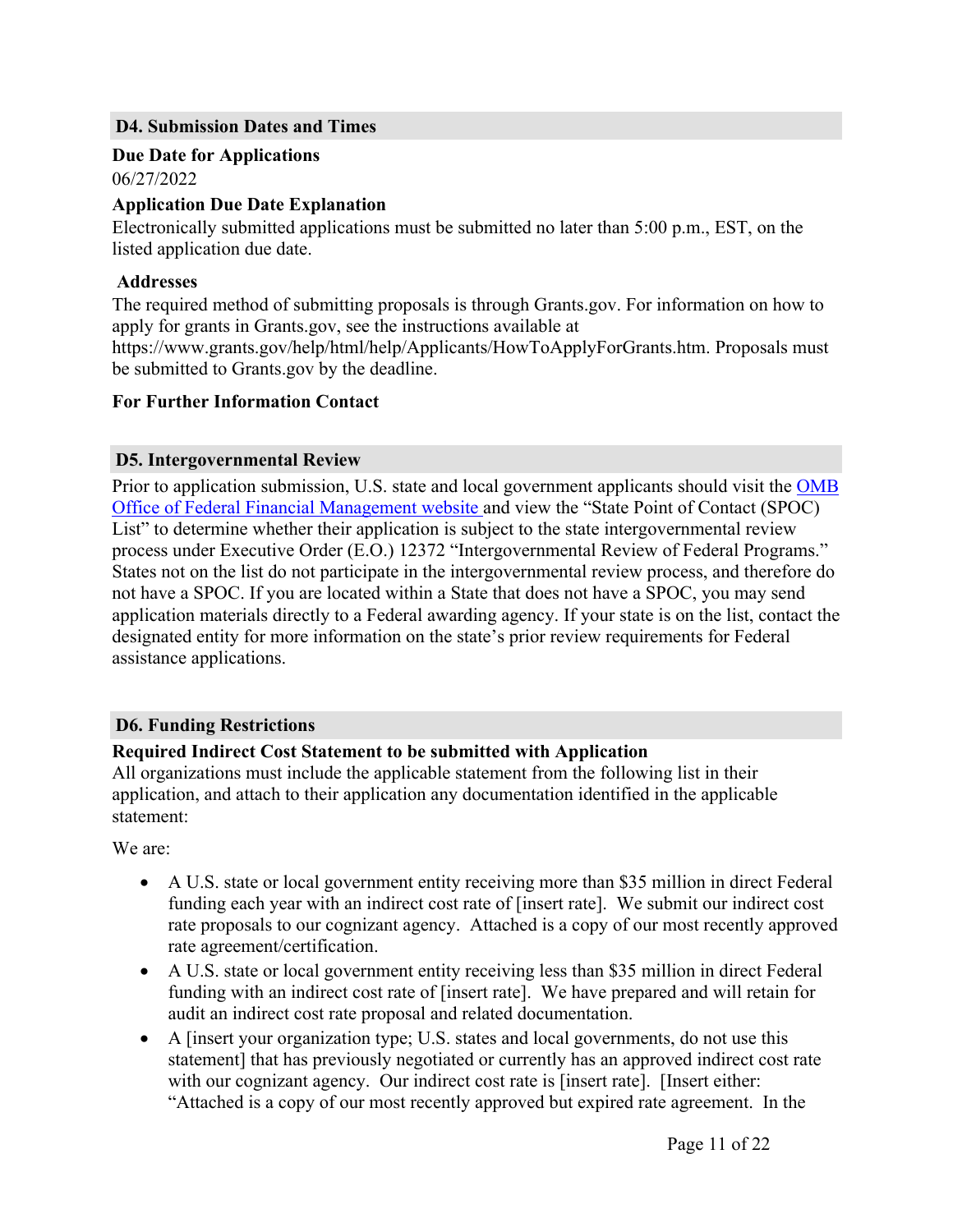event an award is made, we will submit an indirect cost rate proposal to our cognizant agency within 90 calendar days after the award is made." *or* "Attached is a copy of our current negotiated indirect cost rate agreement."]

- A [insert your organization type] that has never submitted an indirect cost rate proposal to our cognizant agency. Our indirect cost rate is [insert rate]. If we receive an award, we will submit an indirect cost rate proposal to our cognizant agency within 90 calendar days after the award date.
- A [insert your organization type] that has never submitted an indirect cost rate proposal to our cognizant agency and has an indirect cost rate that is lower than 10%. Our indirect cost rate is [insert rate; must be lower than 10%]. However, if we receive an award we will not be able to meet the requirement to submit an indirect cost rate proposal to our cognizant agency within 90 calendar days after award. We request as a condition of award to charge a flat indirect cost rate of [insert rate; must be lower than 10%] against [insert a clear description of the direct cost base against which your rate is charged (e.g., salaries; salaries and fringe benefits; or modified total direct costs). However, please note that your organization cannot charge indirect costs in excess of the indirect costs that would be recovered if applied against modified total direct costs as defined in §2 [CFR](https://www.ecfr.gov/cgi-bin/text-idx?SID=0bb1f5386f36f965f85dc05b2ad8a804&mc=true&node=pt2.1.200&rgn=div5#se2.1.200_168) [200.68](https://www.ecfr.gov/cgi-bin/text-idx?SID=0bb1f5386f36f965f85dc05b2ad8a804&mc=true&node=pt2.1.200&rgn=div5#se2.1.200_168)]. We understand that we must notify BIA in writing if we establish an approved rate with our cognizant agency at any point during the award period.
- A [insert your organization type] that has never submitted an indirect cost rate proposal to our cognizant agency and has an indirect cost rate that is 10% or higher. Our indirect cost rate is [insert your organization's indirect rate; must be 10% or higher]. However, if we receive an award we will not be able to meet the requirement to submit an indirect cost rate proposal to our cognizant agency within 90 calendar days after award. We request as a condition of award to charge a flat *de minimis* indirect cost rate of 10% to be charged against modified total direct project costs as defined in 2 CFR [§200.68](https://www.ecfr.gov/cgi-bin/text-idx?SID=0bb1f5386f36f965f85dc05b2ad8a804&mc=true&node=pt2.1.200&rgn=div5#se2.1.200_168). We understand that we must notify BIA in writing if we establish a negotiated rate with our cognizant agency at any point during the award period. We understand that additional Federal funds may not be available to support an unexpected increase in indirect costs during the project period and that such changes are subject to review, negotiation, and prior approval by BIA.
- A [insert your organization type] that is submitting this proposal for consideration under the "Cooperative Ecosystem Studies Unit Network", which has a Department of the Interior-approved indirect cost rate cap of 17.5%. If we have an approved indirect cost rate with our cognizant agency, we understand that we must apply this reduced rate against the same direct cost base as identified in our approved indirect cost rate agreement per 2 CFR [§1402.414.](https://www.ecfr.gov/cgi-bin/text-idx?SID=1bfd0da1190f850482e94794cca23a5d&mc=true&node=20190830y1.1) If we do not have an approved indirect cost rate with our cognizant agency, we understand that we must charge indirect costs against the modified total direct cost base defined in 2 CFR §200.68 "Modified Total Direct Cost (MTDC)". We understand that we must request prior approval from BIA to use the 2 CFR 200 MTDC base instead of the base identified in our approved indirect cost rate agreement. We understand that BIA approval of such a request will be based on: 1) a determination that our approved base is only a subset of the MTDC (such as salaries and wages); and 2) that use of the MTDC base will still result in a reduction of the total indirect costs to be charged to the award. In accordance with 2 CFR §200.405, we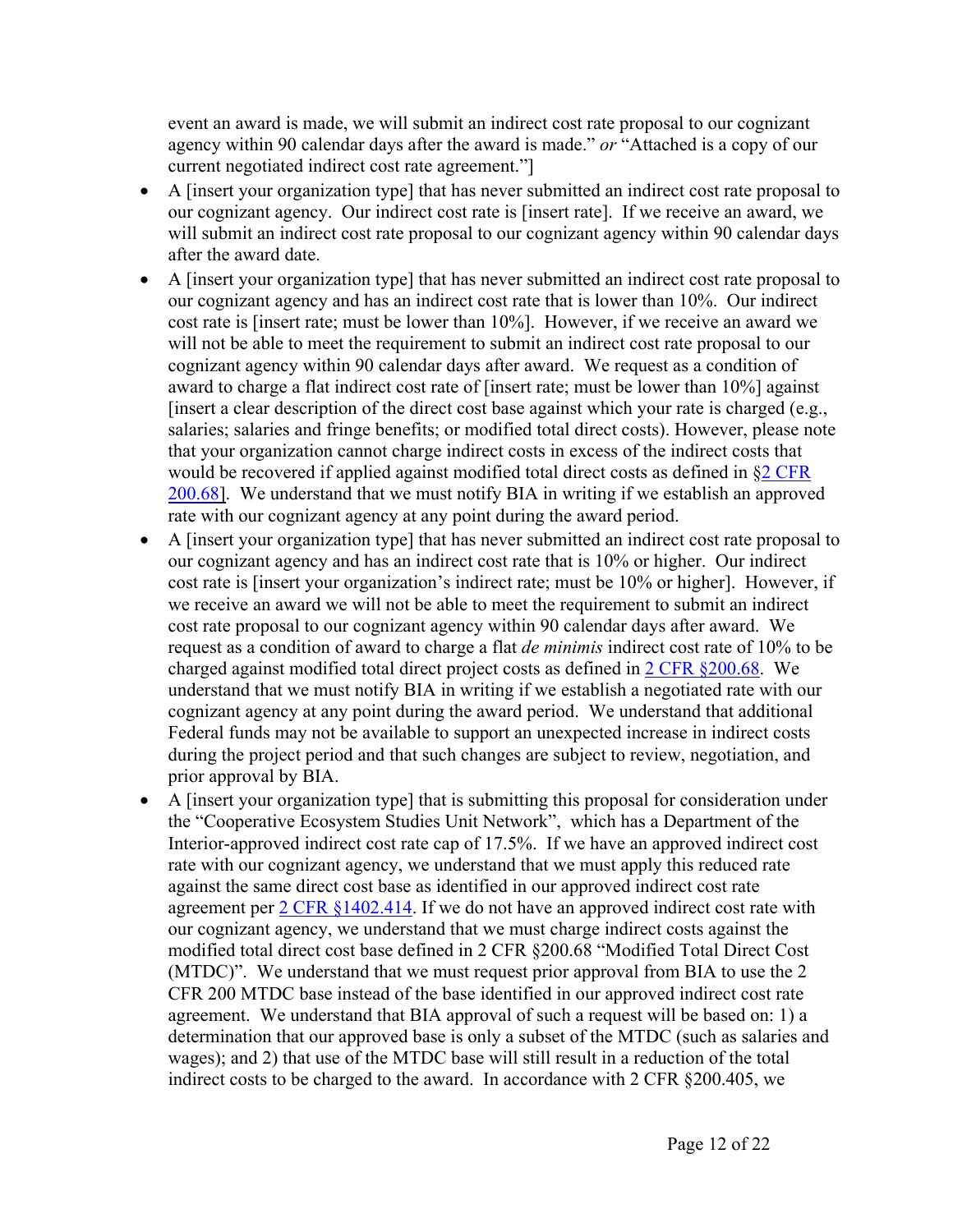understand that indirect costs not recovered due to a voluntary reduction to our federally negotiated rate are not allowable for recovery via any other means.

A [insert your organization type] that will charge all costs directly.

Indirect or Administrative is not allowable.

#### <span id="page-13-0"></span>**D7. Other Submission Requirements**

The applicant determines who will conduct its feasibility study or business plan. An applicant has several choices, including but not limited to:

- Universities and colleges;
- Private consulting firms; or
- Non-academic, non-profit entities.

**Limitations**. NABDI grant funding must be expended in accordance with applicable statutory and regulatory requirements, including 2 CFR part 200. As part of the grant application review process, OIED may conduct a review of an applicant's prior OIED grant awards(s). Applicants that are currently under BIA sanction Level 2 or higher resulting from non-compliance with the Single Audit Act are ineligible for a NABDI award. Applicants at Sanction Level 1 will be considered for funding. Only one application will be accepted from an eligible Tribe, and only one application will be accepted from an eligible Tribal Organization of that Tribe. Applications should address one project and any submissions that contain multiple project proposals will not be considered. OIED will apply the same objective ranking criteria to each proposal. The purpose of NABDI grants is to fund feasibility studies and business plans for proposed economic development projects, businesses, technologies and for businesses recovering from the effects of the COVID-19 pandemic. An application can request funding for a feasibility study or a business plan.

NABDI awards may not be used for:

- Establishing or operating a Tribal Office;
- Indirect costs or administrative costs as defined by the Federal Acquisition Regulation (FAR);

• Purchase of equipment that is used to develop the feasibility studies, such as computers, vehicles, field gear, etc. (however, leasing of this type of equipment for the purpose of developing feasibility studies is allowed);

• Creating Tribal jobs to complete the project. A NABDI grant is not intended to create temporary administrative jobs or supplement employment for Tribal members;

- Legal fees;
- Application fees associated with permitting;
- Training;
- Contract negotiation fees;

• Feasibility studies of energy, mineral, energy legal infrastructure, or broadband related projects, businesses, or technologies that are addressed by OIED's Energy and Mineral Development Program (EMDP), Tribal Energy Development Capacity (TEDC); and

• Any other activities not authorized by the grant award letter.

#### **Required Grantee Travel and Attendance at a Business Development Annual Grantee Meeting**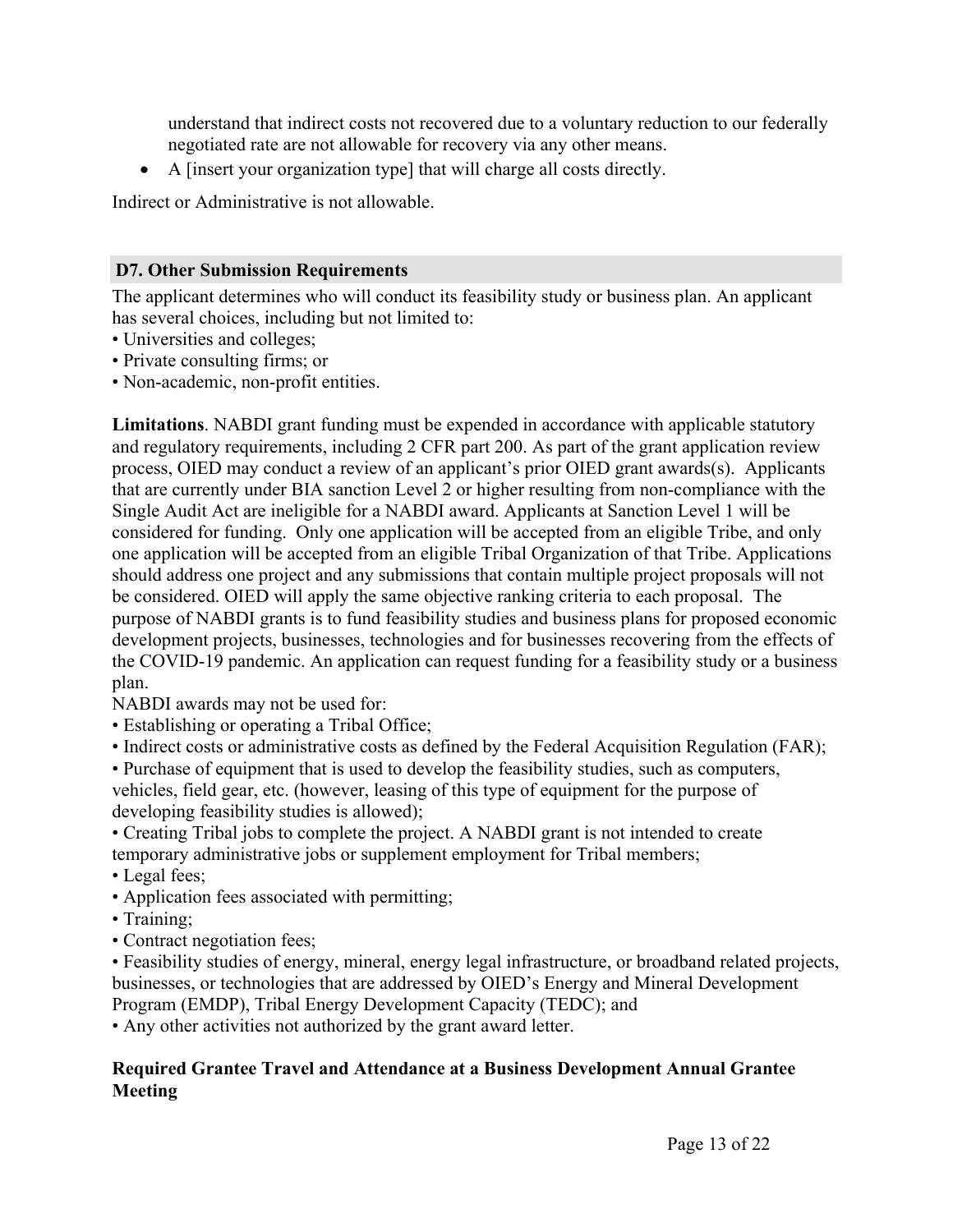Grantees will be required to have two individuals who work directly on the project attend an inperson annual DOI/OIED-sponsored grantee 3-day meeting in Washington, DC, during the year of the grant award. Applicants must include costs in the budget to cover this requirement. Travel costs must not exceed \$6,000 per person. Applicants should follow their own travel policies to budget for this 3-day meeting. Additional funds for these expenses will not be available once grant is awarded. In the event the meeting is converted to a virtual meeting due to timing or COVID related issues, those funds may be repurposed in the grant.

#### **Special Notes**

Please make sure that the System for Award Management (SAM) number used to apply is active, not expired, with a current Unique Entity Identifier (UEI) number on the SF-424. Please make sure an active Automated Standard Application for Payment (ASAP) number is provided. Applicants must have an ASAP number and be enrolled with the BIA to be eligible. Please list counties where the project is located and congressional district number where the project will be located.

#### **Key Contacts**

Applicants must include a critical information page that includes:

• Please use a descriptive file name that includes tribal name and identifies it is the critical information page (CIP). For example: NABDICIP.Tribalname.Project

• Project Manager's contact information including address, email, desk, and cell phone number;

• Please make sure the System for Award Management (SAM) number used to apply is active, not expired, with a current UEI number on the SF-424;

• Please make sure an active Automated Standard Application for Payment (ASAP) number is provided. Applicants must have an ASAP number for the BIA to be eligible;

• Please list the county(ies) where the project is located and congressional district number(s) where the project is located.

# <span id="page-14-0"></span>**E. Application Review Information**

#### <span id="page-14-1"></span>**E1. Criteria**

|           | <b>Criterion 1 The Project's Economic Benefits</b>                                                                                                                                                                                                                                                                                                                                                                                                                                    | <b>Maximum Points: 50</b> |
|-----------|---------------------------------------------------------------------------------------------------------------------------------------------------------------------------------------------------------------------------------------------------------------------------------------------------------------------------------------------------------------------------------------------------------------------------------------------------------------------------------------|---------------------------|
| Project's | Weight 50%                                                                                                                                                                                                                                                                                                                                                                                                                                                                            |                           |
| Economic  |                                                                                                                                                                                                                                                                                                                                                                                                                                                                                       |                           |
| Benefit   |                                                                                                                                                                                                                                                                                                                                                                                                                                                                                       |                           |
|           | The reviewers will determine if the proposal's scope of work clearly states the<br>opportunity to<br>be studied. Factors that the reviewers will consider when awarding points are,<br>but not limited to:<br>• Does the proposal describe how the project will potentially stimulate economic<br>development?<br>• Does the proposal describe the benefits the project would have if implemented?<br>• Does the proposal include information how the project will reduce joblessness |                           |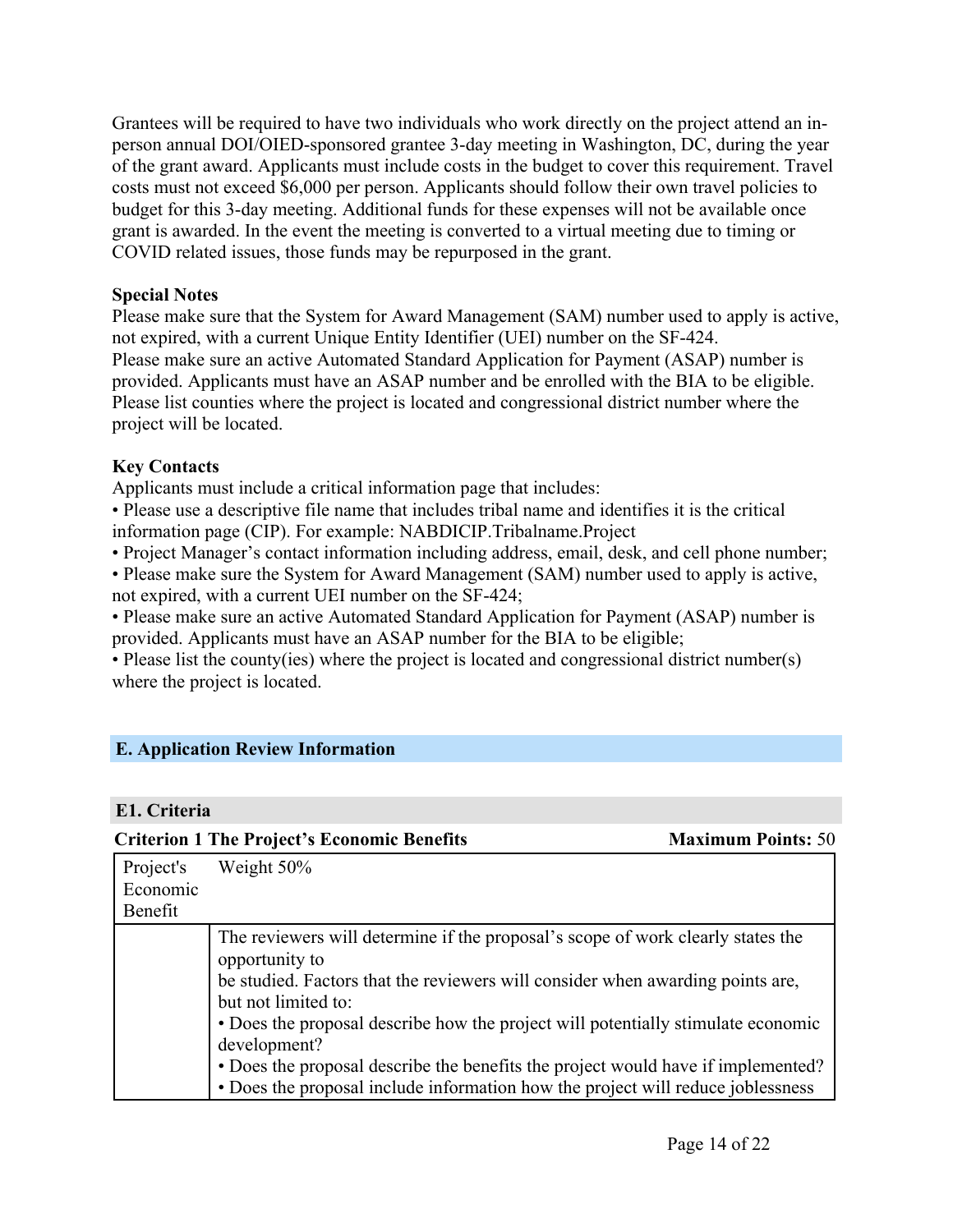| and stimulate economic activity within a Native community?                   |
|------------------------------------------------------------------------------|
| • Does the proposal describe the economic development challenges and how the |
| study will address those conditions?                                         |
| • Does the proposal describe if the applicant has the financial resources to |
| conduct the study absent NABDI grant assistance?                             |

#### **Criterion 2 Project Deliverables Maximum Points:** 20

Project Deliverables

20%

The reviewers will determine if the proposal describes in detail applicable proposed deliverables. For example, a hotel feasibility study would include deliverables such as, but not limited to, site analysis, market demographics, drive-time market, regional competition, market demands, and a financial model that includes investment and return on investment projections.

#### **Criterion 3 Project Tasks and Timeline Maximum Points:** 10

| Project  | Weight 10% |
|----------|------------|
| Tasks &  |            |
| Timeline |            |
|          |            |

The reviewers will determine if a comprehensive timeline has been developed to address tasks that are needed to successfully complete the objectives outlined in the scope of work.

| <b>Criterion 4 Cost of Proposal/Budget</b> | <b>Maximum Points: 10</b>                                                                                                                                                                                          |
|--------------------------------------------|--------------------------------------------------------------------------------------------------------------------------------------------------------------------------------------------------------------------|
| Cost of<br>Proposal/Budget                 | Weight $10\%$                                                                                                                                                                                                      |
|                                            | The reviewers will assess the costs listed in the budget to determine if the<br>overall value of the project is competitively priced and in accordance with<br>the goals stated within the proposal/scope of work. |

#### **Criterion 5** Specificity **Maximum Points:** 10

| Specificity | Weight 10%                                                                                                                                                                                                                                                                                                                                                                                                                                                                                                                                                                                                             |
|-------------|------------------------------------------------------------------------------------------------------------------------------------------------------------------------------------------------------------------------------------------------------------------------------------------------------------------------------------------------------------------------------------------------------------------------------------------------------------------------------------------------------------------------------------------------------------------------------------------------------------------------|
|             | The reviewers understand applicants may retain consultant(s) that prepare the<br>NABDI proposal to also conduct the feasibility study if the grant is awarded.<br>This does not prejudice an applicant's chances of being selected as a grantee.<br>However, the Committee will view unfavorably proposals that show little<br>evidence of communication between the consultant(s) and the applicant or scant<br>regard for the applicant community's unique circumstances. Facsimile<br>applications prepared by the same consultant(s) and submitted by multiple<br>applicants will receive scrutiny in this regard. |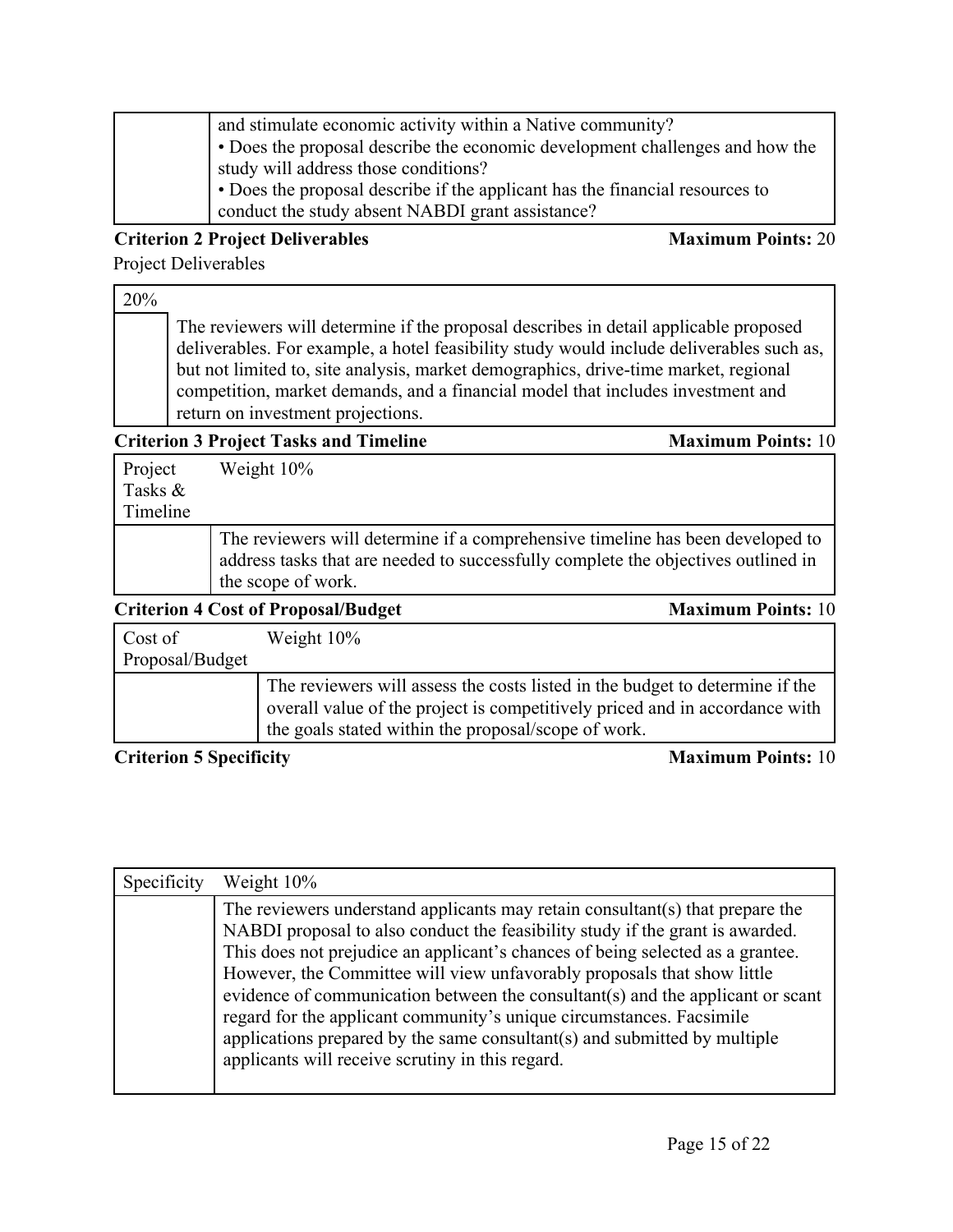#### <span id="page-16-0"></span>**E2. Review and Selection Process**

Prior to award, the program will review any applicant statement regarding potential overlap or duplication between the project to be funded and any other funded or proposed project in terms of activities, funding, or time commitment of key personnel. Depending on the circumstances, the program may request modification to the application, other pending applications, or an active award, as needed to eliminate any duplication of effort, or the Bureau may choose not to fund the selected project.

The program may not make a Federal award to an applicant that has not completed the SAM.gov registration. If an applicant selected for funding has not completed their SAM.gov registration by the time the Bureau is ready to make an award, the program may determine that the applicant is not qualified to receive an award. The program can use that determination as a basis for making an award to another applicant.

Prior to award, the program will evaluate the risk posed by applicants as required in 2 CFR 200.205. Programs document applicant risk evaluations using the Bureau's "Financial Assistance Recipient Risk Assessment" form. Prior to approving awards for Federal funding in excess of the simplified acquisition threshold (currently \$250,000), the Bureau is required to review and consider any information about or from the applicant found in the Federal Awardee Performance and Integrity Information System. The Bureau will consider this information when completing the risk review. The Bureau uses the results of the risk evaluation to establish monitoring plans, recipient reporting frequency requirements, and to determine if one or more of the specific award conditions in 2 CFR 200.207 should be applied the award.

Upon receiving a NABDI application, OIED will determine whether the application is complete and that the proposed project does not duplicate or overlap previous or currently funded OIED technical assistance projects. Any proposal that is received after the date and time in the DATES section of this notice will not be reviewed.

The OIED Review Committee, comprised of OIED staff, staff from other Federal agencies, and subject matter experts, will evaluate the proposals against the ranking criteria. Proposals will be evaluated using the four ranking criteria listed below, with a maximum achievable total of 100 points.

Final award selections will be approved by the Assistant Secretary – Indian Affairs and the Associate Deputy Secretary, U.S. Department of the Interior. Applicants not selected for award will be notified in writing.

#### <span id="page-16-1"></span>**E3. CFR – Regulatory Information**

See the BIA Award Terms and Conditions for the general administrative and national policy requirements applicable to Service awards. BIA will communicate any other program- or project-specific special terms and conditions to recipients in their notices of award.

#### <span id="page-16-2"></span>**E4. Anticipated Announcement and Federal Award Dates**

#### <span id="page-16-3"></span>**F. Federal Award Administration Information**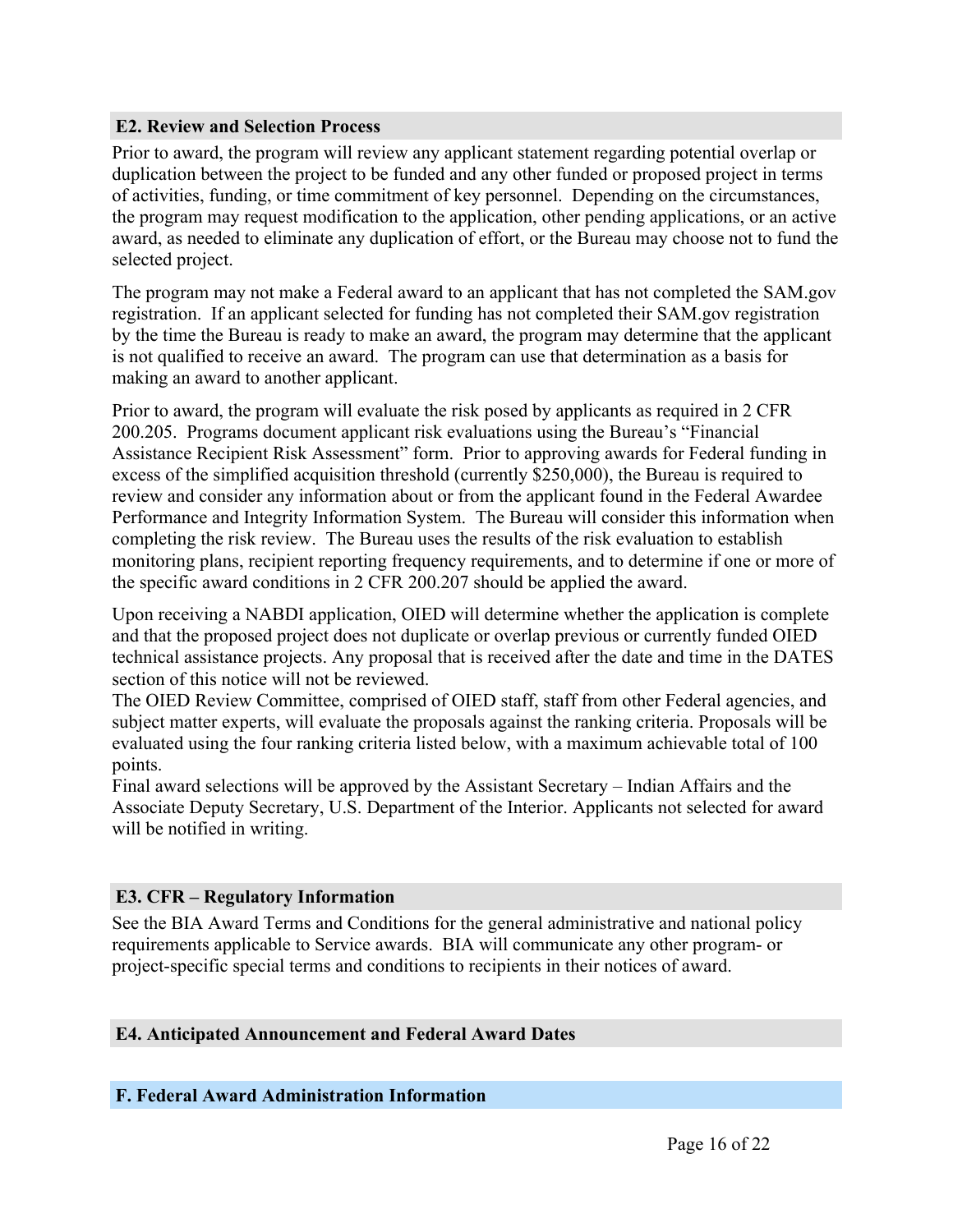# <span id="page-17-0"></span>**F1. Federal Award Notices**

Upon being selected for the award, successful applicants will receive a notification of the selection of their application for funding. BIA will notify the applicant selected for award by insert date. A notice of selection is not an authorization to begin performance on an agreement. This notice will detail the next steps in the awarding process. Once all clearances and reviews have been conducted, a cooperative agreement or grant will be sent for signature.

Work cannot begin before the non-Federal entity receives a fully executed copy of the grant/cooperative agreement which contains the signature of the Financial Assistance Awarding Officer. Any pre-award costs incurred prior to the receipt of a signed agreement or written notice signed by a Financial Assistance Awarding Officer authorizing pre-award costs, is at the applicant's own risk. A signed grant/cooperative agreement signed by a Financial Assistance Awarding Officer is the only authorizing document to begin performance.

Organizations whose applications have not been selected will be advised as promptly as possible.

#### <span id="page-17-1"></span>**F2. Administrative and National Policy Requirements**

See the "DOI Standard Terms and [Conditions"](https://www.doi.gov/grants/doi-standard-terms-and-conditions) for the administrative and national policy requirements applicable to DOI awards.

#### **Data Availability**

Per the Financial Assistance Interior Regulation (FAIR), 2 CFR [§1402.315](https://www.ecfr.gov/cgi-bin/text-idx?SID=1bfd0da1190f850482e94794cca23a5d&mc=true&node=20190830y1.1):

(a) All data, methodology, factual inputs, models, analyses, technical information, reports, conclusions, valuation products or other scientific assessments in any medium or form, including textual, numerical, graphic, cartographic, narrative, or audiovisual, resulting from a financial assistance agreement is available for use by the Department of the Interior, including being available in a manner that is sufficient for independent verification.

(b) The Federal Government has the right to:

(1) Obtain, reproduce, publish, or otherwise use the data, methodology, factual inputs, models, analyses, technical information, reports, conclusions, or other scientific assessments, produced under a Federal award; and

(2) Authorize others to receive, reproduce, publish, or otherwise use such data, methodology, factual inputs, models, analyses, technical information, reports, conclusions, or other scientific assessments, for Federal purposes, including to allow for meaningful third-party evaluation.

#### <span id="page-17-2"></span>**F3. Reporting**

#### **Financial Reports**

All recipients must use the SF-425, Federal [Financial](https://www.grants.gov/web/grants/forms/post-award-reporting-forms.html) Report form for financial reporting. At a minimum, all recipients must submit a **final** financial report. Final reports are due no later than 90 calendar days after the award period of performance end date or termination date. For awards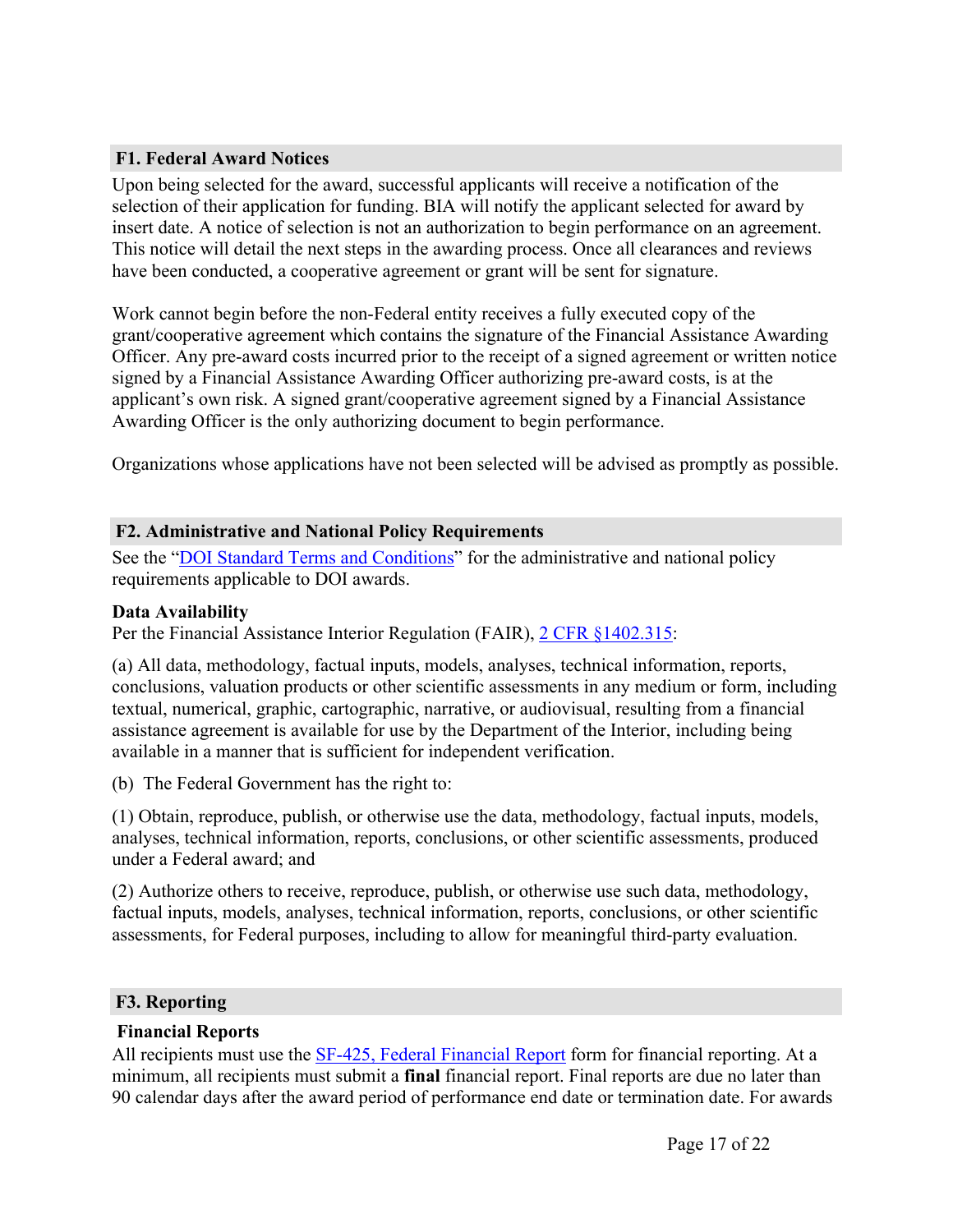with periods of performance longer than 12 months, recipients are required to submit **interim** financial reports on the frequency established in the Notice of Award. The only exception to the interim financial reporting requirement is if the recipient is required to use the SF 270/271 to request payment and requests payment at least once annually through the entire award period of performance. We will describe all financial reporting requirements in the Notice of Award.

The applicant must deliver all products and data required by the Grant Agreement for the proposed NABDI feasibility study and business plan project to OIED within 30 days of the end of each reporting period and 120 days after completion of the project. The reporting periods will be established in the terms and conditions of the final award. OIED requires that deliverable products be provided in digital format and submitted in the GrantSolutions system. Reports can be provided in either Microsoft Word or Adobe Acrobat PDF format. Spreadsheet data can be provided in Microsoft Excel, Microsoft Access, or Adobe PDF formats. All vector figures should be converted to PDF format. Raster images can be provided in PDF, JPEG, TIFF, or any of the Windows metafile formats. The contract between the grantee and the consultant conducting the NABDI funded feasibility study must include deliverable products and require that the products be prepared in the format described above.

The contract should include budget amounts for all printed and digital copies to be delivered in accordance with the grant agreement. In addition, the contract must specify that all products generated by a consultant belong to the grantee and cannot be released to the public without the grantee's written approval. Products include, but are not limited to, all reports and technical data obtained, maps, status reports, and the final report.

In addition, this funding opportunity and financial assistance award must adhere to the following provisions.

#### **Performance Reports**

Performance reports must contain a comparison of actual accomplishments with the established goals and objectives of the award; a description of reasons why established goals were not met, if appropriate; and any other pertinent information relevant to the project results. Final reports are due no later than 90 calendar days after the award period of performance end date or termination date. For awards with periods of performance longer than 12 months, recipients are required to submit **interim** financial reports on the frequency established in the Notice of Award.

The applicant must deliver all products and data required by the Grant Agreement for the proposed NABDI feasibility study and business plan project to OIED within 30 days of the end of each reporting period and 120 days after completion of the project. The reporting periods will be established in the terms and conditions of the final award. OIED requires that deliverable products be provided in digital format and submitted in the GrantSolutions system. Reports can be provided in either Microsoft Word or Adobe Acrobat PDF format. Spreadsheet data can be provided in Microsoft Excel, Microsoft Access, or Adobe PDF formats. All vector figures should be converted to PDF format. Raster images can be provided in PDF, JPEG, TIFF, or any of the Windows metafile formats. The contract between the grantee and the consultant conducting the NABDI funded feasibility study must include deliverable products and require that the products be prepared in the format described above.

The contract should include budget amounts for all printed and digital copies to be delivered in accordance with the grant agreement. In addition, the contract must specify that all products generated by a consultant belong to the grantee and cannot be released to the public without the grantee's written approval. Products include, but are not limited to, all reports and technical data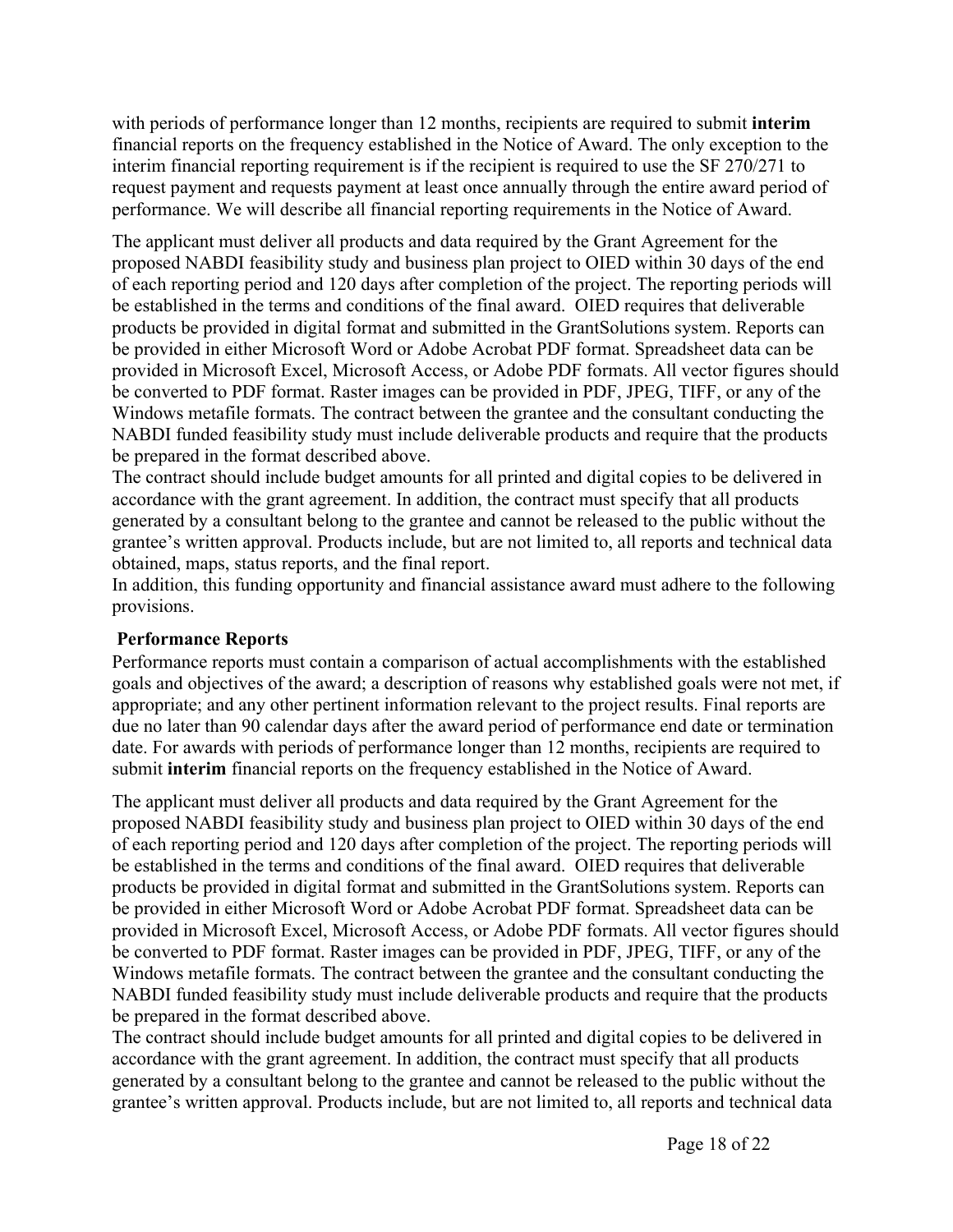obtained, maps, status reports, and the final report.

In addition, this funding opportunity and financial assistance award must adhere to the following provisions.

### **Significant Development Reports**

Events may occur between the scheduled performance reporting dates which have significant impact upon the supported activity. In such cases, recipients are required to notify the Bureau in writing as soon as the recipient becomes aware of any problems, delays, or adverse conditions that will materially impair the ability to meet the objective of the Federal award. This disclosure must include a statement of any corrective action(s) taken or contemplated, and any assistance needed to resolve the situation. The recipient should also notify BIA in writing of any favorable developments that enable meeting time schedules and objectives sooner or at less cost than anticipated or producing more or different beneficial results than originally planned.

# **Real Property Reports**

Recipients and subrecipients are required to submit status reports on the status of real property acquired under the award in which the Federal government retains an interest. The required frequency of these reports will depend on the anticipated length of the Federal interest period. The Bureau will include recipient-specific real property reporting requirements, including the required data elements, reporting frequency, and report due dates, in the Notice of Award when applicable.

# **Conflict of Interest Disclosures**

Recipients must notify the program immediately in writing of any conflict of interest that arise during the life of their Federal award, including those reported to them by any subrecipient under the award. Recipients must notify the program in writing if any employees, including subrecipient and contractor personnel, are related to, married to, or have a close personal relationship with any Federal employee in the Federal funding program or who otherwise may have been involved in the review and selection of the award. The term employee means any individual engaged in the performance of work pursuant to the Federal award. Recipients may not have a former Federal employee as a key project official, or in any other substantial role related to their award, whose participation put them out of compliance with the legal authorities addressing post-Government employment restrictions. See the U.S. Office of [Government](https://oge.gov/) Ethics [website](https://oge.gov/) for more information on these restrictions. BIA will examine each conflict of interest disclosure based on its particular facts and the nature of the project and will determine if a significant potential conflict exists. If it does, BIA will work with the recipient to determine an appropriate resolution. Failure to disclose and resolve conflicts of interest in a manner that satisfies BIA may result in any of the remedies described in 2 CFR 200.338 Remedies for Noncompliance, including termination of the award.

#### **Other Mandatory Disclosures**

The Non-Federal entity or applicant for a Federal award must disclose, in a timely manner, in writing to the Federal awarding agency or pass-through entity all violations of Federal criminal law involving fraud, bribery, or gratuity violations potentially affecting the Federal award. Non-Federal entities that receive a Federal award including the terms and conditions outlined in 2 CFR 200, Appendix XII—Award Term and Condition for Recipient Integrity and Performance Matters are required to report certain civil, criminal, or administrative proceedings to SAM.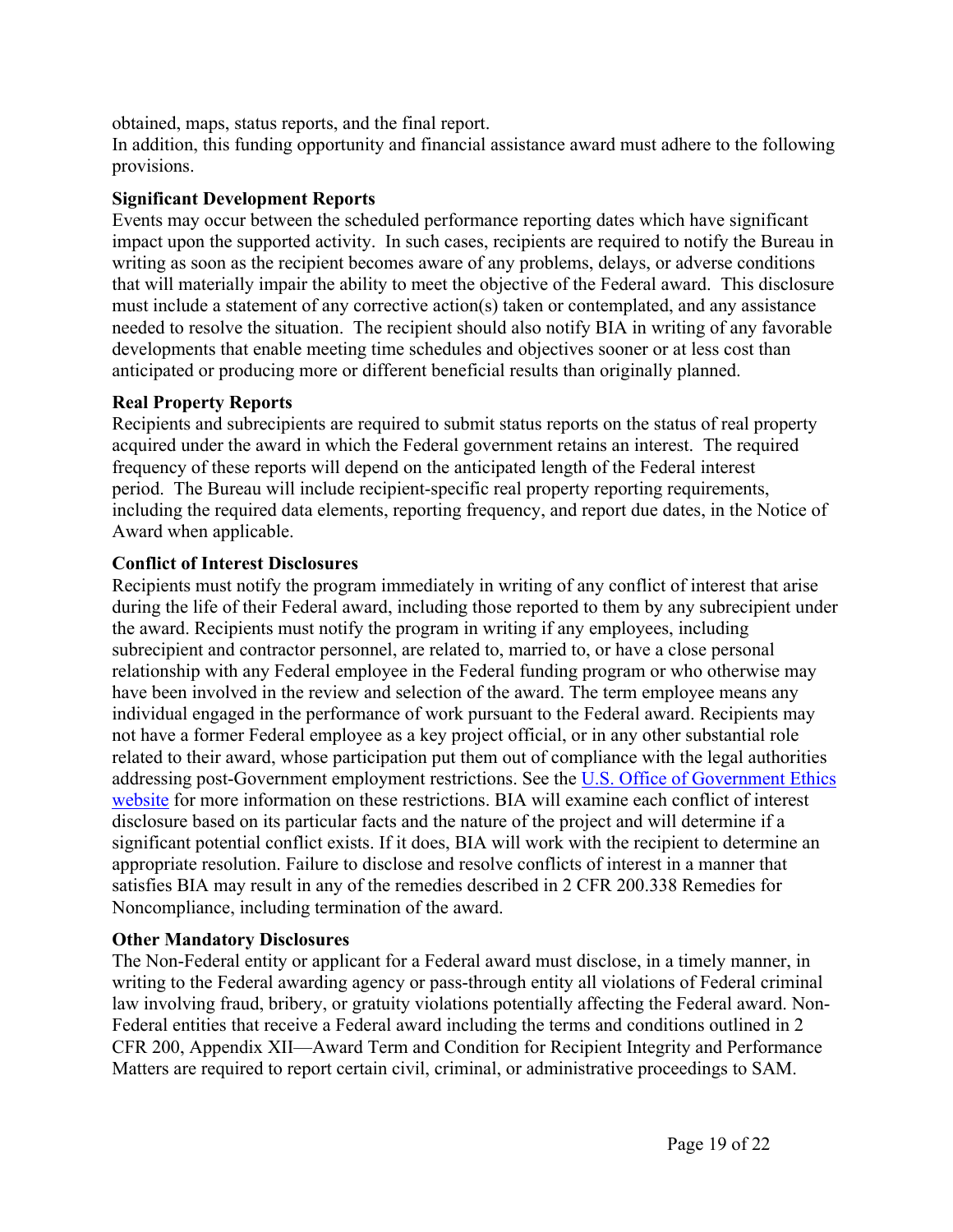Failure to make required disclosures can result in any of the remedies described in 2 CFR 200.338 Remedies for Noncompliance, including suspension or debarment.

#### **Reporting Matters Related to Recipient Integrity and Performance**

If the total value of your currently active grants, cooperative agreements, and procurement contracts from all Federal awarding agencies exceeds \$10,000,000 for any period of time during the period of performance of this Federal award, then you as the recipient during that period of time must maintain the currency of information reported to the System for Award Management (SAM) that is made available in the designated integrity and performance system (currently the Federal Awardee Performance and Integrity Information System (FAPIIS)) about civil, criminal, or administrative proceedings in accordance with Appendix XII to 2 CFR 200.

#### <span id="page-20-0"></span>**G. Federal Awarding Agency Contact(s)**

<span id="page-20-1"></span>**G1. Program Technical Contact** For **programmatic technical assistance**, contact:

First Name: Dennis Last Name: Wilson Address: Telephone: 505-917-3235 Email:

dennis.wilson@bia.gov

Technical consultation from OIED may include clarifying application requirements, confirming whether an applicant previously submitted the same or similar proposal, and registration information for SAM or ASAP. Technical assistance will be provided by the OIED contractor, Tribal Tech. The applicant is solely responsible for the preparation of its grant proposal. All eligible applicants will have access to scheduled training and can request assistance from the preapplication phase through the post-award close-out. It is strongly recommended that any assistance be a consolidation of items based off reasonably completed working drafts. Please complete an in-take form with Tribal Tech to request assistance: https://app.smartsheet.com/b/publish?EQBCT=98a8ecfd0f3d452693e589c6a0a678d8

#### <span id="page-20-2"></span>**G2. Program Administration Contact**

For **program administration assistance**, contact:

First Name: Dennis Last Name: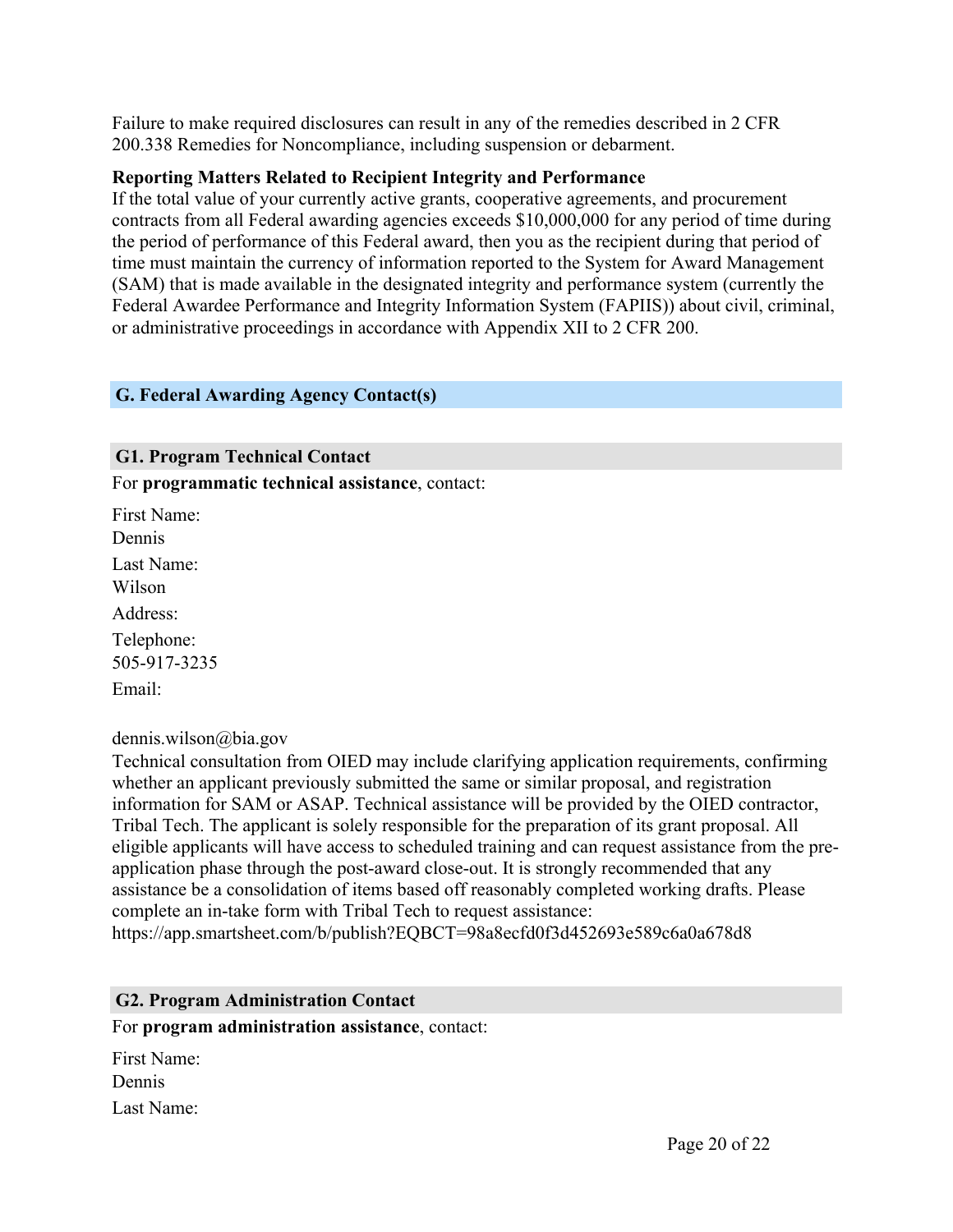Wilson Address: Telephone: 505-917-3235 Email: dennis.wilson@bia.gov

Technical consultation from OIED may include clarifying application requirements, confirming whether an applicant previously submitted the same or similar proposal, and registration information for SAM or ASAP. Technical assistance will be provided by the OIED contractor, Tribal Tech. The applicant is solely responsible for the preparation of its grant proposal. All eligible applicants will have access to scheduled training and can request assistance from the preapplication phase through the post-award close-out. It is strongly recommended that any assistance be a consolidation of items based off reasonably completed working drafts. Please complete an in-take form with Tribal Tech to request assistance:

https://app.smartsheet.com/b/publish?EQBCT=98a8ecfd0f3d452693e589c6a0a678d8

#### <span id="page-21-0"></span>**G3. Application System Technical Support**

For **Grants.gov technical registration and submission, downloading forms and application packages**, contact:

Name: Grants.gov Customer Support Telephone: 1-800-518-4726 Email: Support@grants.gov

#### <span id="page-21-1"></span>**H. Other Information**

#### **Payments**

Domestic recipients are required to register in and receive payment through the U.S. Treasury's Automated Standard Application for Payments (ASAP), unless approved for a waiver by the BIA program. Foreign recipients receiving funds to a final destination bank outside the U.S. are required to receive payment through the U.S. Treasury's International Treasury Services (ITS) System. Foreign recipients receiving funds to a final destination bank in the U.S. are required to enter and maintain current banking details in their SAM.gov entity profile and receive payment through the Automated Clearing House network by electronic funds transfer (EFT). The Bureau will include recipient-specific instructions on how to request payment, including identification of any additional information required and where to submit payment requests, as applicable, in all Notices of Award.

OIED's obligation under this solicitation is contingent on receipt of congressionally appropriated funds. No liability on the part of the U.S. Government for any payment may arise until funds are made available to the awarding officer for this grant and until the recipient receives notice of such availability, to be confirmed in writing by the grant officer.